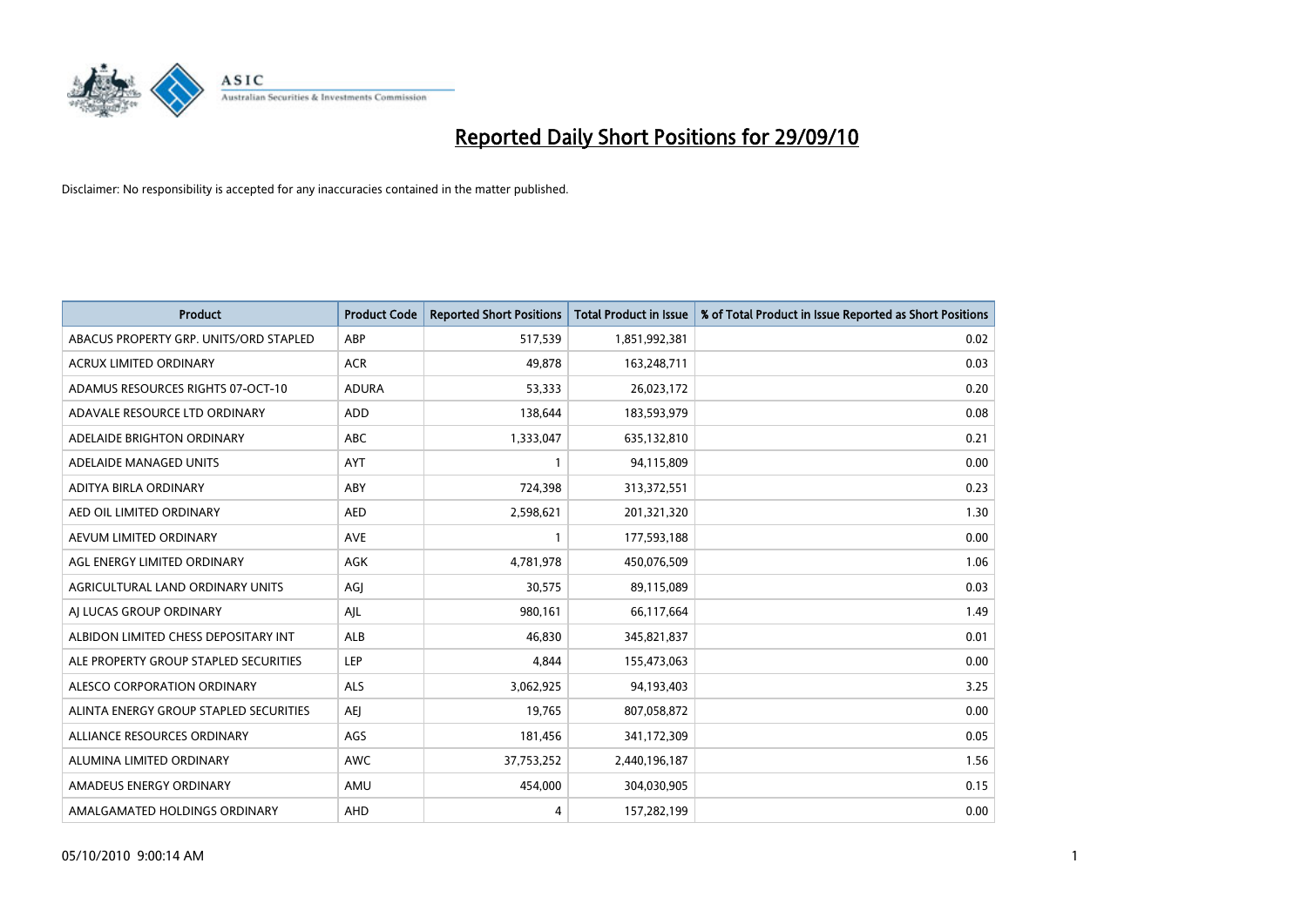

| <b>Product</b>                          | <b>Product Code</b> | <b>Reported Short Positions</b> | Total Product in Issue | % of Total Product in Issue Reported as Short Positions |
|-----------------------------------------|---------------------|---------------------------------|------------------------|---------------------------------------------------------|
| AMCOR LIMITED ORDINARY                  | <b>AMC</b>          | 1,843,011                       | 1,222,672,070          | 0.13                                                    |
| AMP LIMITED ORDINARY                    | AMP                 | 21,922,849                      | 2,071,925,423          | 1.04                                                    |
| AMPELLA MINING ORDINARY                 | <b>AMX</b>          | 7,516                           | 198,225,108            | 0.00                                                    |
| ANDEAN RESOURCES LTD ORDINARY           | <b>AND</b>          | 84,574                          | 543,257,867            | 0.01                                                    |
| ANSELL LIMITED ORDINARY                 | <b>ANN</b>          | 1,156,842                       | 132,871,402            | 0.87                                                    |
| ANTARES ENERGY LTD ORDINARY             | <b>AZZ</b>          | 519,317                         | 299,333,110            | 0.17                                                    |
| ANZ BANKING GRP LTD ORDINARY            | ANZ                 | 7,685,929                       | 2,559,643,569          | 0.29                                                    |
| APA GROUP STAPLED SECURITIES            | <b>APA</b>          | 6,096,762                       | 551,689,118            | 1.11                                                    |
| APEX MINERALS NL ORDINARY               | <b>AXM</b>          | 885,146                         | 3,567,819,909          | 0.02                                                    |
| APN EUROPEAN RETAIL UNITS STAPLED SEC.  | <b>AEZ</b>          | 11,832                          | 544,910,660            | 0.00                                                    |
| APN NEWS & MEDIA ORDINARY               | <b>APN</b>          | 9,959,802                       | 598,823,853            | 1.67                                                    |
| APOLLO GAS LIMITED ORDINARY             | <b>AZO</b>          | 71,180                          | 90,400,136             | 0.08                                                    |
| AQUARIUS PLATINUM. ORDINARY             | <b>AOP</b>          | 5,904,540                       | 463,231,008            | 1.27                                                    |
| AQUILA RESOURCES ORDINARY               | <b>AQA</b>          | 1,391,285                       | 322,862,186            | 0.41                                                    |
| ARAFURA RESOURCE LTD ORDINARY           | <b>ARU</b>          | 142,071                         | 290,640,342            | 0.05                                                    |
| ARDENT LEISURE GROUP STAPLED SECURITIES | AAD                 | 189,803                         | 312,836,274            | 0.05                                                    |
| ARISTOCRAT LEISURE ORDINARY             | <b>ALL</b>          | 26,252,689                      | 533,379,348            | 4.91                                                    |
| ASCIANO GROUP STAPLED SECURITIES        | <b>AIO</b>          | 27,050,808                      | 2,926,103,883          | 0.91                                                    |
| ASG GROUP LIMITED ORDINARY              | ASZ                 | 154,458                         | 151,836,046            | 0.09                                                    |
| ASPEN GROUP ORD/UNITS STAPLED           | APZ                 | 389,611                         | 583,934,711            | 0.06                                                    |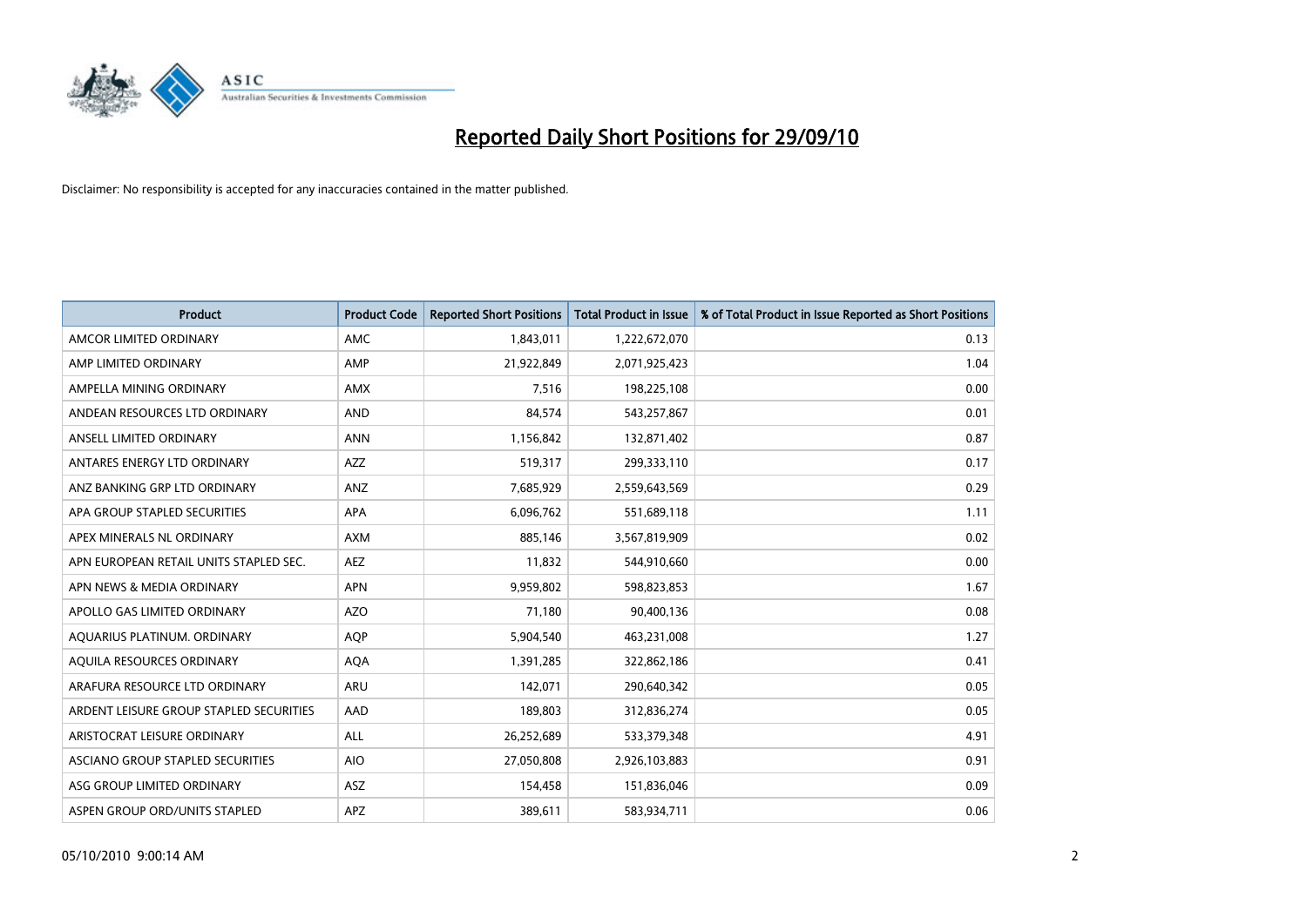

| <b>Product</b>                          | <b>Product Code</b> | <b>Reported Short Positions</b> | Total Product in Issue | % of Total Product in Issue Reported as Short Positions |
|-----------------------------------------|---------------------|---------------------------------|------------------------|---------------------------------------------------------|
| ASTRO JAP PROP GROUP STAPLED SECURITIES | AJA                 | 64,792                          | 508,212,161            | 0.01                                                    |
| ASX LIMITED ORDINARY                    | <b>ASX</b>          | 4,716,613                       | 173,576,316            | 2.70                                                    |
| ATLAS IRON LIMITED ORDINARY             | AGO                 | 2,128,263                       | 540,009,119            | 0.38                                                    |
| AUCKLAND INTERNATION ORDINARY           | AIA                 | 54                              | 1,310,392,831          | 0.00                                                    |
| <b>AURORA OIL &amp; GAS ORDINARY</b>    | <b>AUT</b>          | 907,847                         | 276,965,342            | 0.32                                                    |
| AUSDRILL LIMITED ORDINARY               | <b>ASL</b>          | 54,501                          | 261,820,159            | 0.01                                                    |
| AUSENCO LIMITED ORDINARY                | AAX                 | 4,028,492                       | 122,427,576            | 3.30                                                    |
| AUSTAL LIMITED ORDINARY                 | ASB                 | 291,869                         | 188,069,638            | 0.15                                                    |
| <b>AUSTAR UNITED ORDINARY</b>           | <b>AUN</b>          | 12,762,993                      | 1,260,071,912          | 1.01                                                    |
| AUSTBROKERS HOLDINGS ORDINARY           | <b>AUB</b>          | $\overline{2}$                  | 52,736,987             | 0.00                                                    |
| AUSTEREO GROUP LTD. ORDINARY            | <b>AEO</b>          | 57,384                          | 344,783,708            | 0.02                                                    |
| AUSTIN ENGINEERING ORDINARY             | ANG                 | 20,417                          | 71,314,403             | 0.03                                                    |
| AUSTRALAND PROPERTY STAPLED SECURITY    | <b>ALZ</b>          | 159,305                         | 576,837,197            | 0.03                                                    |
| AUSTRALIAN AGRICULT, ORDINARY           | AAC                 | 4,544,953                       | 264,264,459            | 1.71                                                    |
| <b>AUSTRALIAN EDUCATION UNITS</b>       | <b>AEU</b>          | 625,000                         | 134,973,383            | 0.46                                                    |
| AUSTRALIAN INFRASTR. UNITS/ORDINARY     | <b>AIX</b>          | 186,937                         | 620,733,944            | 0.02                                                    |
| AUSTRALIAN MINES LTD ORDINARY           | <b>AUZ</b>          | 1,400,000                       | 6,981,662,168          | 0.02                                                    |
| AUSTRALIAN PHARM. ORDINARY              | API                 | 857,086                         | 488,115,883            | 0.17                                                    |
| AVEXA LIMITED ORDINARY                  | <b>AVX</b>          | 243,657                         | 847,688,779            | 0.03                                                    |
| AVOCA RESOURCES ORDINARY                | <b>AVO</b>          | 6,898,448                       | 290,892,011            | 2.36                                                    |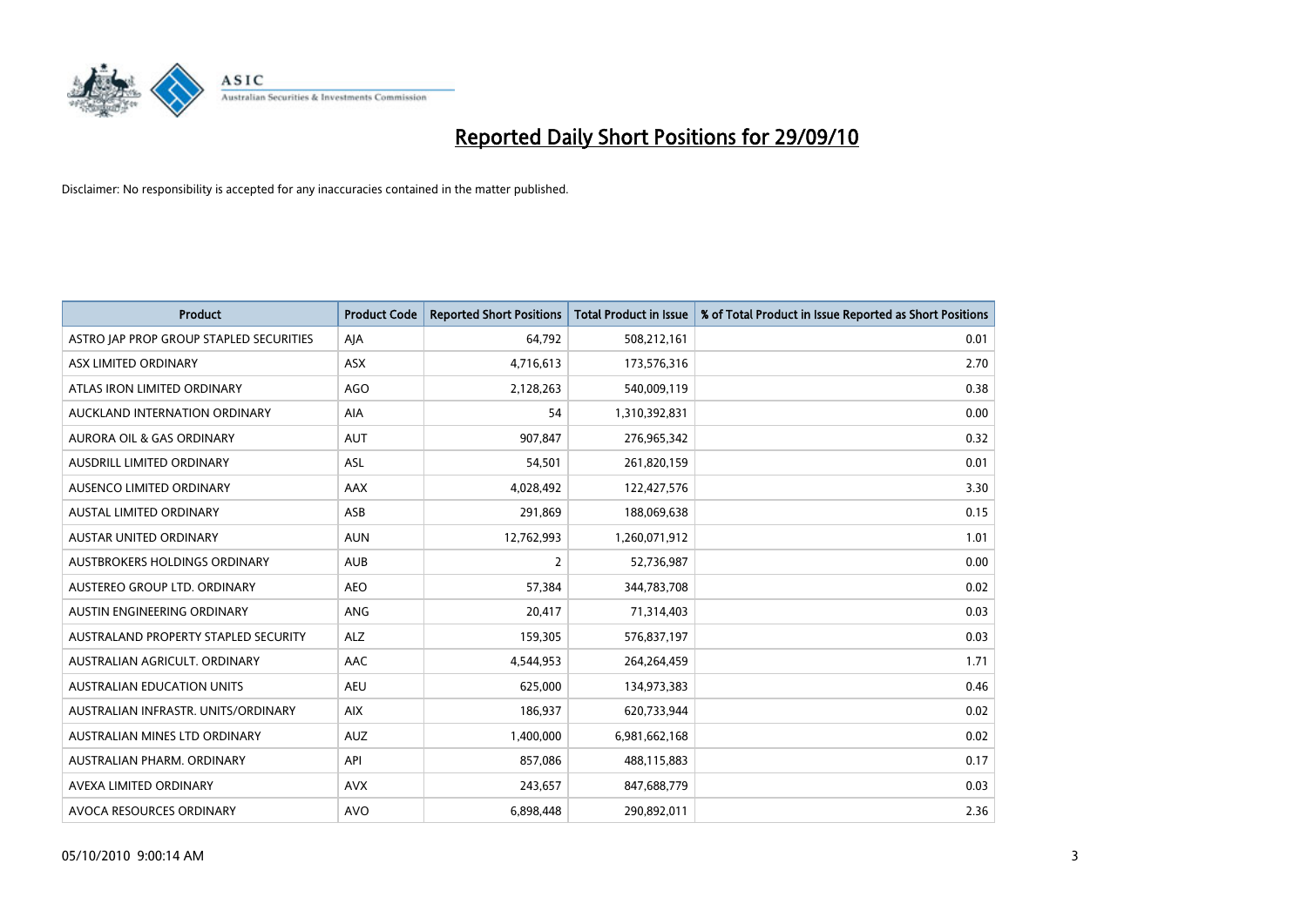

| <b>Product</b>                       | <b>Product Code</b> | <b>Reported Short Positions</b> | <b>Total Product in Issue</b> | % of Total Product in Issue Reported as Short Positions |
|--------------------------------------|---------------------|---------------------------------|-------------------------------|---------------------------------------------------------|
| AWB LIMITED ORDINARY                 | AWB                 | 7,455,738                       | 817,304,356                   | 0.91                                                    |
| AWE LIMITED ORDINARY                 | AWE                 | 1,026,589                       | 521,871,941                   | 0.20                                                    |
| AXA ASIA PACIFIC ORDINARY            | <b>AXA</b>          | 12,271,099                      | 2,067,095,545                 | 0.59                                                    |
| BANK OF QUEENSLAND. ORDINARY         | <b>BOO</b>          | 1,573,506                       | 215,681,127                   | 0.72                                                    |
| <b>BANNERMAN RESOURCES ORDINARY</b>  | <b>BMN</b>          | 278,579                         | 201,710,934                   | 0.14                                                    |
| <b>BASS STRAIT OIL CO ORDINARY</b>   | <b>BAS</b>          | 1,482                           | 291,030,250                   | 0.00                                                    |
| <b>BAUXITE RESOURCE LTD ORDINARY</b> | <b>BAU</b>          | 44,797                          | 234,379,896                   | 0.02                                                    |
| BEACH ENERGY LIMITED ORDINARY        | <b>BPT</b>          | 1,432,950                       | 1,098,548,140                 | 0.12                                                    |
| BENDIGO AND ADELAIDE ORDINARY        | <b>BEN</b>          | 3,125,974                       | 354,523,668                   | 0.88                                                    |
| BENDIGO MINING LTD ORDINARY          | <b>BDG</b>          | 15,106,409                      | 509,712,735                   | 2.97                                                    |
| BERKELEY RESOURCES ORDINARY          | <b>BKY</b>          | 5,787                           | 137,590,319                   | 0.00                                                    |
| <b>BHP BILLITON LIMITED ORDINARY</b> | <b>BHP</b>          | 30,821,554                      | 3,356,081,497                 | 0.88                                                    |
| <b>BILLABONG ORDINARY</b>            | <b>BBG</b>          | 4,732,153                       | 253,122,552                   | 1.89                                                    |
| <b>BIOTA HOLDINGS ORDINARY</b>       | <b>BTA</b>          | 1,553,960                       | 179,878,356                   | 0.86                                                    |
| <b>BISALLOY STEEL ORDINARY</b>       | <b>BIS</b>          | 84,480                          | 216,455,965                   | 0.04                                                    |
| BKI INVESTMENT LTD ORDINARY          | BKI                 | 508                             | 420,919,092                   | 0.00                                                    |
| <b>BLACKTHORN RESOURCES ORDINARY</b> | <b>BTR</b>          | 35,848                          | 106,885,300                   | 0.03                                                    |
| BLUESCOPE STEEL LTD ORDINARY         | <b>BSL</b>          | 16,198,359                      | 1,823,322,017                 | 0.87                                                    |
| <b>BOART LONGYEAR ORDINARY</b>       | <b>BLY</b>          | 3,348,901                       | 461,163,412                   | 0.72                                                    |
| <b>BOOM LOGISTICS ORDINARY</b>       | <b>BOL</b>          | 337,999                         | 460,795,156                   | 0.07                                                    |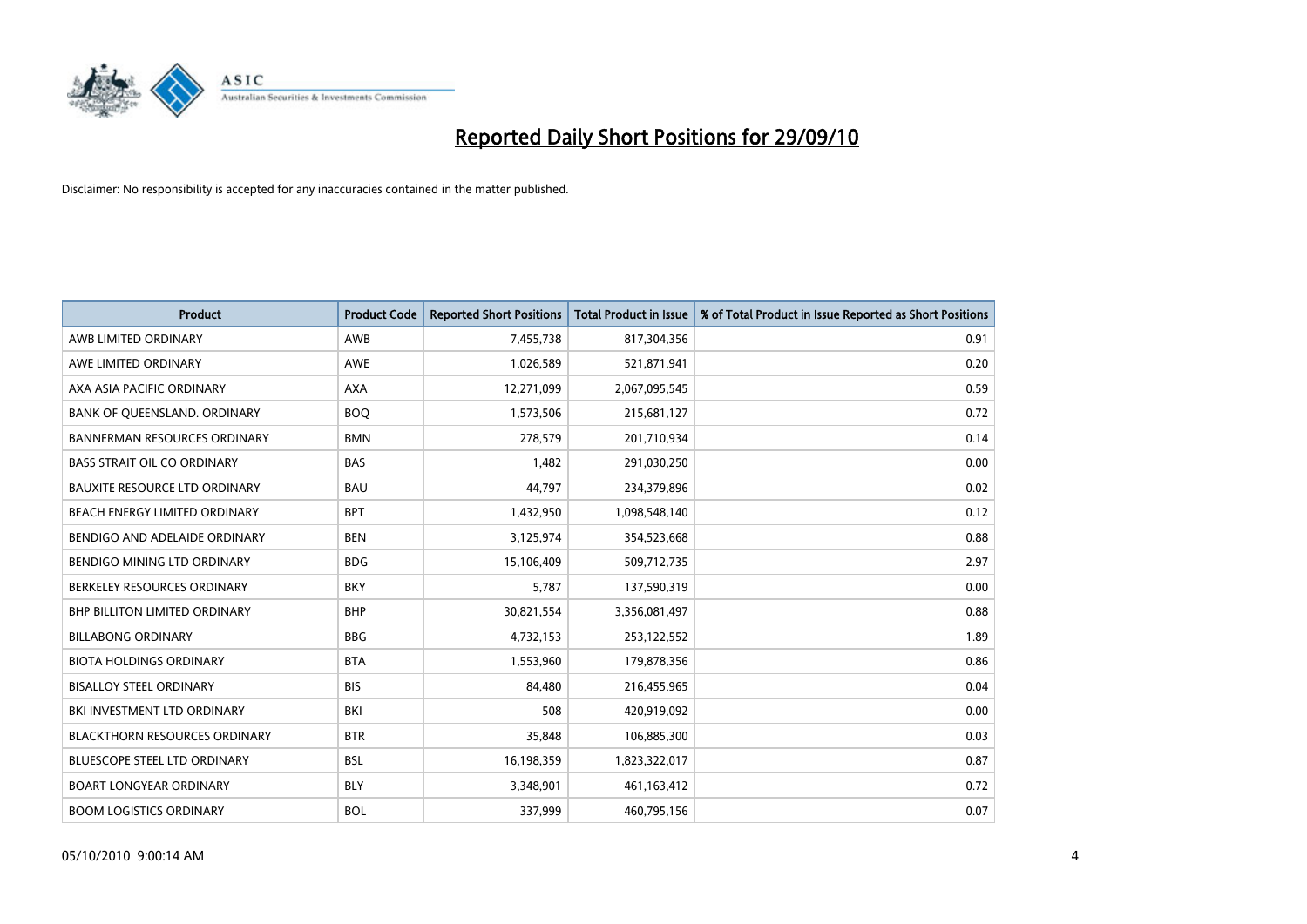

| <b>Product</b>                           | <b>Product Code</b> | <b>Reported Short Positions</b> | Total Product in Issue | % of Total Product in Issue Reported as Short Positions |
|------------------------------------------|---------------------|---------------------------------|------------------------|---------------------------------------------------------|
| BORAL LIMITED, ORDINARY                  | <b>BLD</b>          | 21,633,360                      | 718,853,617            | 2.99                                                    |
| BOTSWANA METALS LTD ORDINARY             | <b>BML</b>          | 7,000                           | 106,087,760            | 0.01                                                    |
| <b>BOW ENERGY LIMITED ORDINARY</b>       | <b>BOW</b>          | 2,883,324                       | 280,607,187            | 1.03                                                    |
| <b>BRADKEN LIMITED ORDINARY</b>          | <b>BKN</b>          | 685,102                         | 139,346,259            | 0.48                                                    |
| <b>BRAMBLES LIMITED ORDINARY</b>         | <b>BXB</b>          | 12,403,554                      | 1,422,587,768          | 0.83                                                    |
| BREVILLE GROUP LTD ORDINARY              | <b>BRG</b>          | 2,740                           | 129,515,322            | 0.00                                                    |
| <b>BRICKWORKS LIMITED ORDINARY</b>       | <b>BKW</b>          | 28,766                          | 147,235,904            | 0.02                                                    |
| BROCKMAN RESOURCES ORDINARY              | <b>BRM</b>          | 195,339                         | 141,588,151            | 0.14                                                    |
| BT INVESTMENT MNGMNT ORDINARY            | <b>BTT</b>          | 543,614                         | 160,000,000            | 0.34                                                    |
| <b>BUNNINGS WAREHOUSE ORDINARY UNITS</b> | <b>BWP</b>          | 448,750                         | 427,042,646            | 0.11                                                    |
| <b>BURU ENERGY ORDINARY</b>              | <b>BRU</b>          | 171,612                         | 182,769,900            | 0.09                                                    |
| CABCHARGE AUSTRALIA ORDINARY             | CAB                 | 2,446,446                       | 120,437,014            | 2.02                                                    |
| CALTEX AUSTRALIA ORDINARY                | <b>CTX</b>          | 5,878,244                       | 270,000,000            | 2.20                                                    |
| <b>CAMPBELL BROTHERS ORDINARY</b>        | <b>CPB</b>          | 372,712                         | 63,517,495             | 0.59                                                    |
| CAPE LAMBERT RES LTD ORDINARY            | <b>CFE</b>          | 363,477                         | 593,166,467            | 0.05                                                    |
| <b>CARBON ENERGY ORDINARY</b>            | <b>CNX</b>          | 503,437                         | 609,497,650            | 0.07                                                    |
| CARDNO LIMITED ORDINARY                  | CDD                 | 12,795                          | 105,599,600            | 0.01                                                    |
| CARNARVON PETROLEUM ORDINARY             | <b>CVN</b>          | 2,411,363                       | 686,759,634            | 0.35                                                    |
| <b>CARNEGIE WAVE ENERGY ORDINARY</b>     | <b>CWE</b>          | 83,000                          | 565,237,627            | 0.01                                                    |
| CARPATHIAN RESOURCES ORDINARY            | <b>CPN</b>          | 75,000                          | 265,533,501            | 0.03                                                    |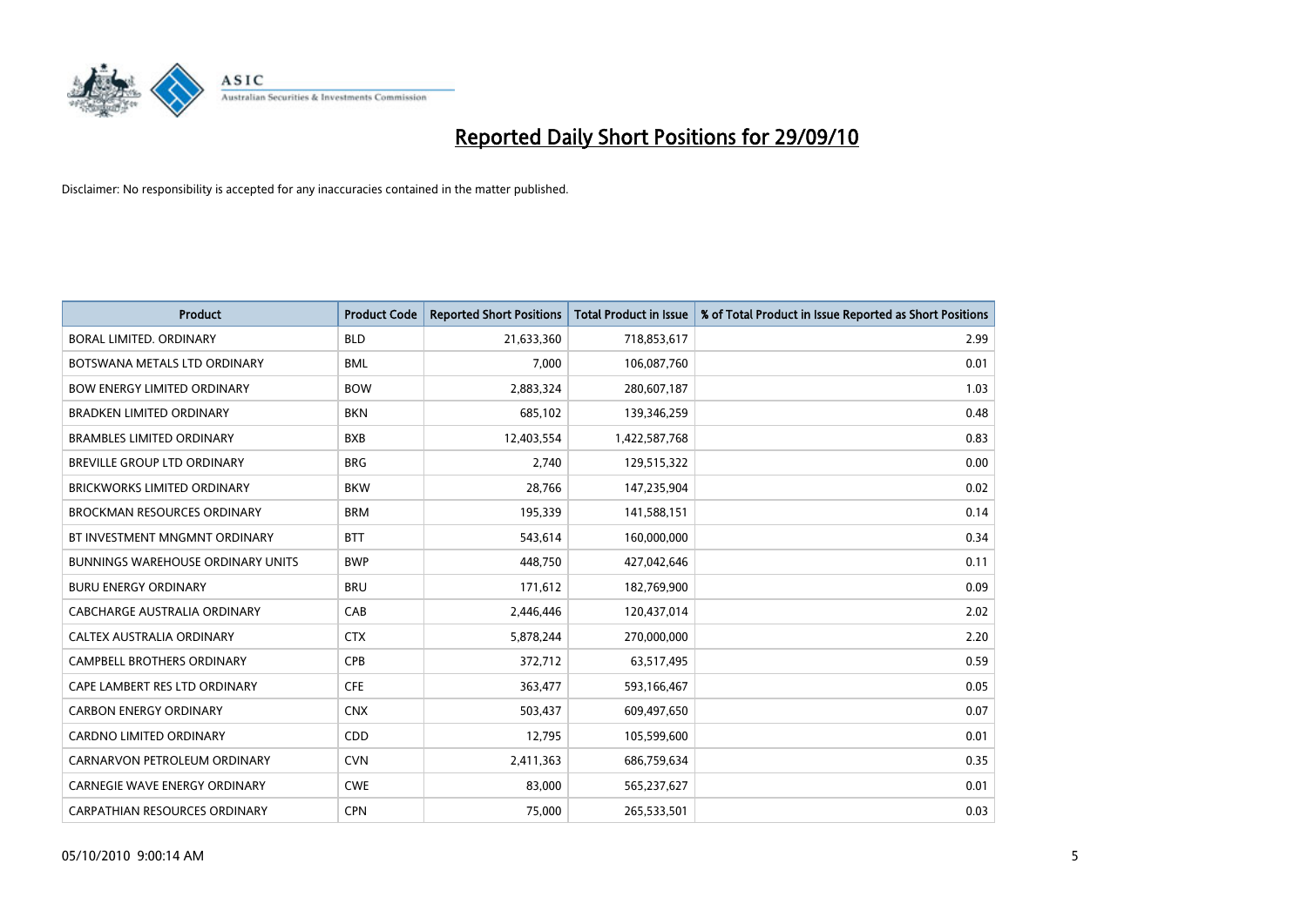

| <b>Product</b>                                | <b>Product Code</b> | <b>Reported Short Positions</b> | <b>Total Product in Issue</b> | % of Total Product in Issue Reported as Short Positions |
|-----------------------------------------------|---------------------|---------------------------------|-------------------------------|---------------------------------------------------------|
| CARPENTARIA EXP. LTD ORDINARY                 | CAP                 | 9.777                           | 93,821,301                    | 0.01                                                    |
| CARSALES.COM LTD ORDINARY                     | <b>CRZ</b>          | 1,009,265                       | 232,500,800                   | 0.43                                                    |
| CASH CONVERTERS ORD/DIV ACCESS                | CCV                 | 30,519                          | 379,761,025                   | 0.00                                                    |
| <b>CASPIAN OIL &amp; GAS ORDINARY</b>         | CIG                 | 50,000                          | 1,331,500,513                 | 0.00                                                    |
| CATALPA RESOURCES ORDINARY                    | CAH                 | 148,170                         | 162,752,409                   | 0.09                                                    |
| <b>CEC GROUP LIMITED ORDINARY</b>             | <b>CEG</b>          | 1,750                           | 79,662,662                    | 0.00                                                    |
| <b>CELLNET GROUP ORDINARY</b>                 | <b>CLT</b>          | 1,342                           | 73,122,185                    | 0.00                                                    |
| CENTENNIAL COAL ORDINARY                      | <b>CEY</b>          | 693,072                         | 395,028,737                   | 0.18                                                    |
| CENTRAL PETROLEUM ORDINARY                    | <b>CTP</b>          | 11,455                          | 907,297,842                   | 0.00                                                    |
| <b>CENTRO PROPERTIES UNITS/ORD STAPLED</b>    | <b>CNP</b>          | 324,031                         | 972,414,514                   | 0.03                                                    |
| <b>CENTRO RETAIL GROUP STAPLED SECURITIES</b> | <b>CER</b>          | 787,465                         | 2,286,399,424                 | 0.03                                                    |
| <b>CERAMIC FUEL CELLS ORDINARY</b>            | <b>CFU</b>          | 138,346                         | 1,195,446,166                 | 0.01                                                    |
| <b>CFS RETAIL PROPERTY UNITS</b>              | <b>CFX</b>          | 51,418,156                      | 2,530,069,990                 | 2.04                                                    |
| <b>CGA MINING LIMITED ORDINARY</b>            | CGX                 | 248,344                         | 331,294,976                   | 0.07                                                    |
| <b>CHALLENGER DIV.PRO. STAPLED UNITS</b>      | <b>CDI</b>          | 32,116                          | 913,426,007                   | 0.00                                                    |
| CHALLENGER F.S.G.LTD ORDINARY                 | CGF                 | 10,120,573                      | 499,473,232                   | 2.01                                                    |
| <b>CHALLENGER INFRAST, STAPLED UNITS</b>      | <b>CIF</b>          | 8,420                           | 317,471,579                   | 0.00                                                    |
| CHANDLER MACLEOD LTD ORDINARY                 | <b>CMG</b>          | 11,970                          | 421,812,960                   | 0.00                                                    |
| CHARTER HALL GROUP STAPLED US PROHIBIT.       | <b>CHC</b>          | 1,589,251                       | 1,225,365,088                 | 0.12                                                    |
| <b>CHARTER HALL OFFICE UNIT</b>               | COO                 | 923.940                         | 493,319,730                   | 0.19                                                    |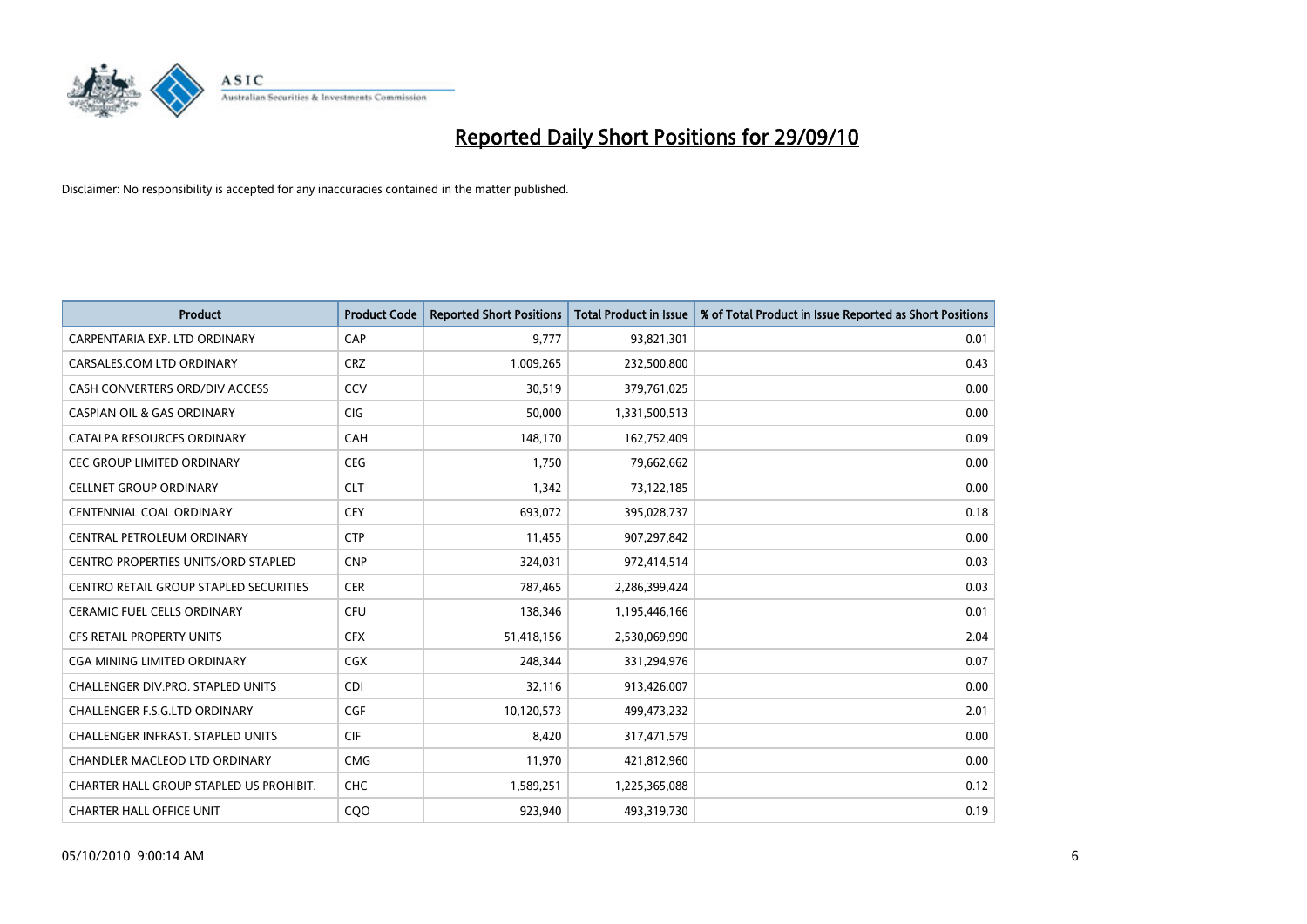

| <b>Product</b>                          | <b>Product Code</b> | <b>Reported Short Positions</b> | <b>Total Product in Issue</b> | % of Total Product in Issue Reported as Short Positions |
|-----------------------------------------|---------------------|---------------------------------|-------------------------------|---------------------------------------------------------|
| <b>CHARTER HALL RETAIL UNITS</b>        | CQR                 | 454,431                         | 305,810,723                   | 0.14                                                    |
| CHEMGENEX PHARMACEUT ORDINARY           | <b>CXS</b>          | 221,509                         | 283,348,870                   | 0.08                                                    |
| CITADEL RESOURCE GRP ORDINARY           | CGG                 | 2,634,239                       | 2,367,460,116                 | 0.10                                                    |
| CITIGOLD CORP LTD ORDINARY              | <b>CTO</b>          | 2,108,686                       | 964,512,301                   | 0.22                                                    |
| CLINUVEL PHARMACEUT, ORDINARY           | <b>CUV</b>          | 41,277                          | 303,443,665                   | 0.01                                                    |
| <b>CLOUGH LIMITED ORDINARY</b>          | <b>CLO</b>          | 442,415                         | 771,806,269                   | 0.05                                                    |
| <b>COAL &amp; ALLIED ORDINARY</b>       | <b>CNA</b>          | 2,565                           | 86,584,735                    | 0.00                                                    |
| COAL OF AFRICA LTD ORDINARY             | <b>CZA</b>          | 343,664                         | 530,514,663                   | 0.07                                                    |
| <b>COALSPUR MINES LTD ORDINARY</b>      | <b>CPL</b>          | 884,353                         | 379,088,134                   | 0.23                                                    |
| COCA-COLA AMATIL ORDINARY               | <b>CCL</b>          | 4,829,777                       | 754,615,919                   | 0.62                                                    |
| COCHLEAR LIMITED ORDINARY               | <b>COH</b>          | 535,830                         | 56,574,987                    | 0.94                                                    |
| <b>COCKATOO COAL ORDINARY</b>           | <b>COK</b>          | 6,597,269                       | 868,499,759                   | 0.76                                                    |
| COEUR D'ALENE MINES. CDI 1:1            | <b>CXC</b>          | 1,000                           | 4,427,833                     | 0.02                                                    |
| <b>COFFEY INTERNATIONAL ORDINARY</b>    | <b>COF</b>          | 5,744                           | 129,035,760                   | 0.00                                                    |
| COMMONWEALTH BANK, ORDINARY             | <b>CBA</b>          | 16,871,531                      | 1,548,872,074                 | 1.06                                                    |
| <b>COMMONWEALTH PROP ORDINARY UNITS</b> | <b>CPA</b>          | 17,421,871                      | 2,012,803,230                 | 0.87                                                    |
| <b>COMPASS RESOURCES ORDINARY</b>       | <b>CMR</b>          | 101,480                         | 147,402,920                   | 0.07                                                    |
| COMPUTERSHARE LTD ORDINARY              | <b>CPU</b>          | 4,850,222                       | 555,664,059                   | 0.87                                                    |
| <b>CONNECTEAST GROUP STAPLED</b>        | <b>CEU</b>          | 32,042,821                      | 3,940,145,951                 | 0.82                                                    |
| CONQUEST MINING ORDINARY                | <b>COT</b>          | 4,795,949                       | 375,898,722                   | 1.27                                                    |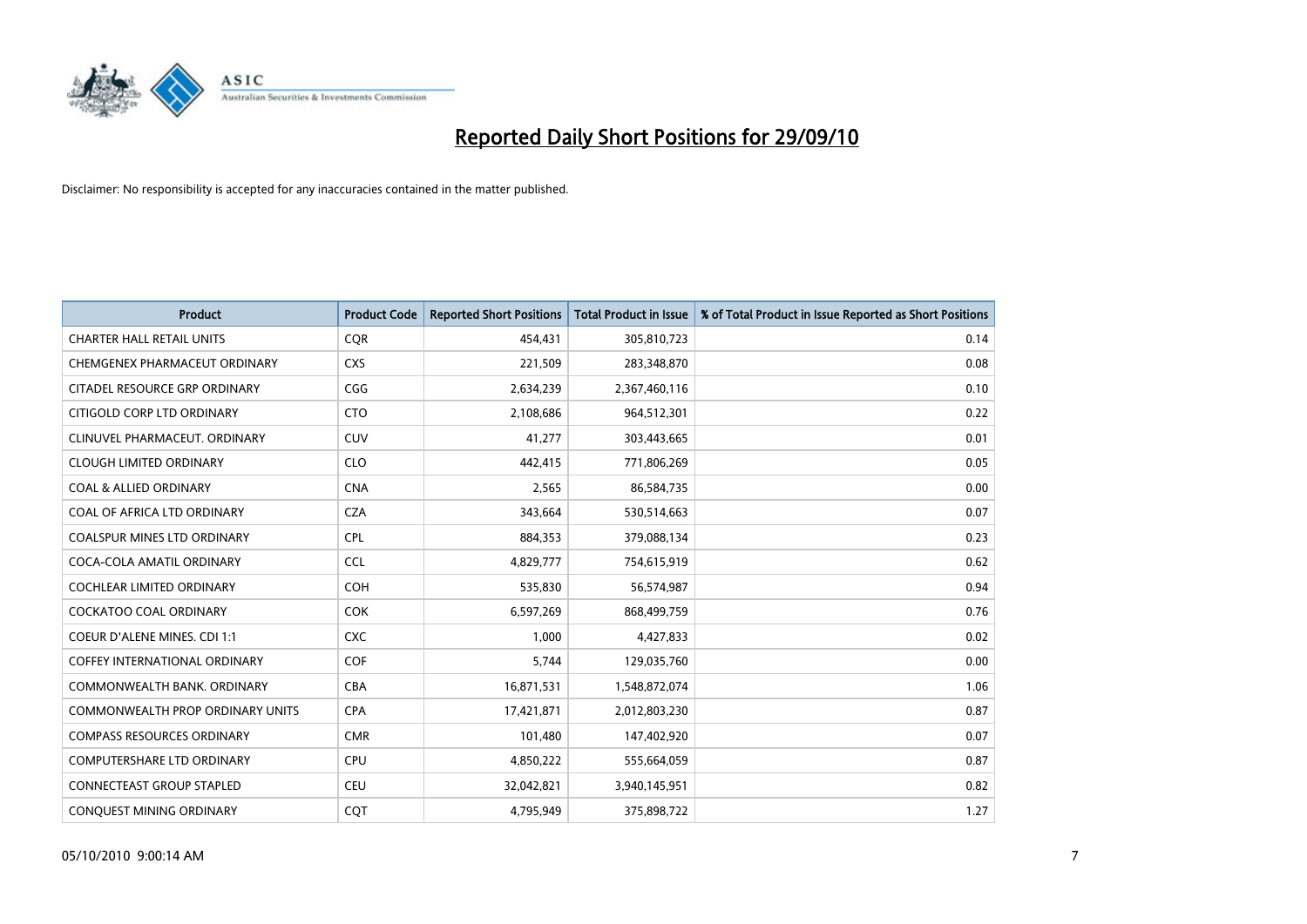

| <b>Product</b>                           | <b>Product Code</b> | <b>Reported Short Positions</b> | Total Product in Issue | % of Total Product in Issue Reported as Short Positions |
|------------------------------------------|---------------------|---------------------------------|------------------------|---------------------------------------------------------|
| CONSOLIDATED MEDIA, ORDINARY             | CMJ                 | 2,044,849                       | 596,758,471            | 0.34                                                    |
| CONTANGO MICROCAP ORDINARY               | <b>CTN</b>          | 7,500                           | 150,088,688            | 0.00                                                    |
| <b>COOPER ENERGY LTD ORDINARY</b>        | <b>COE</b>          | 69,562                          | 292,576,001            | 0.03                                                    |
| COPPER STRIKE LTD ORDINARY               | <b>CSE</b>          | 714                             | 129,455,571            | 0.00                                                    |
| <b>COUNT FINANCIAL ORDINARY</b>          | COU                 | 1,382,550                       | 260,258,799            | 0.53                                                    |
| <b>CRANE GROUP LIMITED ORDINARY</b>      | <b>CRG</b>          | 3,101,188                       | 78,286,427             | 3.94                                                    |
| <b>CROMWELL GROUP STAPLED SECURITIES</b> | <b>CMW</b>          | 139,869                         | 902,268,478            | 0.02                                                    |
| <b>CROWN LIMITED ORDINARY</b>            | <b>CWN</b>          | 4,643,231                       | 753,555,290            | 0.59                                                    |
| <b>CSG LIMITED ORDINARY</b>              | CSV                 | 267,775                         | 244,319,695            | 0.11                                                    |
| <b>CSL LIMITED ORDINARY</b>              | <b>CSL</b>          | 9,440,604                       | 549,967,860            | 1.68                                                    |
| CSR LIMITED ORDINARY                     | <b>CSR</b>          | 5,997,672                       | 1,517,907,314          | 0.39                                                    |
| <b>CUDECO LIMITED ORDINARY</b>           | CDU                 | 675,721                         | 135,412,643            | 0.50                                                    |
| <b>CUSTOMERS LIMITED ORDINARY</b>        | CUS                 | 123,891                         | 135,521,531            | 0.09                                                    |
| DART ENERGY LTD ORDINARY                 | <b>DTE</b>          | 1,071,101                       | 419,748,184            | 0.23                                                    |
| DAVID JONES LIMITED ORDINARY             | <b>DJS</b>          | 17,488,980                      | 510,945,759            | 3.40                                                    |
| DECMIL GROUP LIMITED ORDINARY            | <b>DCG</b>          | 17,397                          | 123,804,568            | 0.01                                                    |
| DEEP YELLOW LIMITED ORDINARY             | <b>DYL</b>          | 15,876                          | 1,125,814,458          | 0.00                                                    |
| DEVINE LIMITED ORDINARY                  | <b>DVN</b>          | 1,000                           | 634,918,223            | 0.00                                                    |
| DEXUS PROPERTY GROUP STAPLED UNITS       | <b>DXS</b>          | 14,721,351                      | 4,839,024,176          | 0.29                                                    |
| DISCOVERY METALS LTD ORDINARY            | <b>DML</b>          | 408.139                         | 302,202,585            | 0.13                                                    |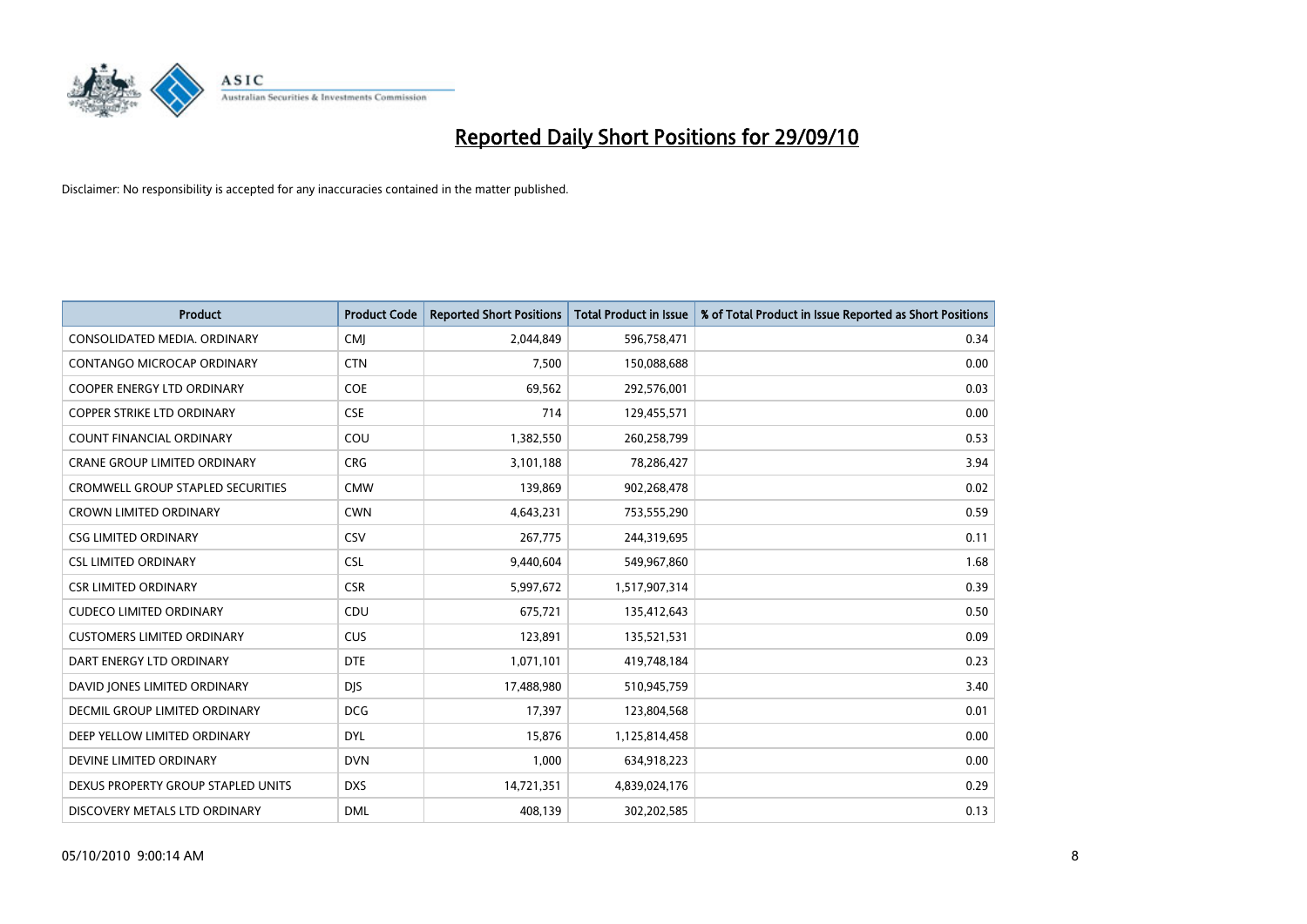

| <b>Product</b>                            | <b>Product Code</b> | <b>Reported Short Positions</b> | <b>Total Product in Issue</b> | % of Total Product in Issue Reported as Short Positions |
|-------------------------------------------|---------------------|---------------------------------|-------------------------------|---------------------------------------------------------|
| <b>DOMINION MINING ORDINARY</b>           | <b>DOM</b>          | 333,183                         | 103,327,059                   | 0.32                                                    |
| DOMINO PIZZA ENTERPR ORDINARY             | <b>DMP</b>          | 3                               | 68,407,674                    | 0.00                                                    |
| DOWNER EDI LIMITED ORDINARY               | <b>DOW</b>          | 2,995,921                       | 338,466,351                   | 0.88                                                    |
| DUET GROUP STAPLED US PROHIBIT.           | <b>DUE</b>          | 218,372                         | 887,304,690                   | 0.02                                                    |
| DULUXGROUP LIMITED ORDINARY               | <b>DLX</b>          | 75,992                          | 366,945,710                   | 0.01                                                    |
| <b>EASTERN STAR GAS ORDINARY</b>          | <b>ESG</b>          | 3,645,678                       | 991,302,041                   | 0.35                                                    |
| EDT RETAIL TRUST UNITS                    | <b>EDT</b>          | 99,457                          | 4,700,290,868                 | 0.00                                                    |
| <b>ELDERS LIMITED ORDINARY</b>            | <b>ELD</b>          | 15,123,094                      | 448,598,480                   | 3.36                                                    |
| ELDORADO GOLD CORP CDI 1:1                | EAU                 | 40,413                          | 21,671,827                    | 0.18                                                    |
| ELEMENTOS LIMITED ORDINARY                | <b>ELT</b>          | 5                               | 48,685,454                    | 0.00                                                    |
| ELIXIR PETROLEUM LTD ORDINARY             | <b>EXR</b>          | 324,400                         | 188,988,472                   | 0.17                                                    |
| <b>EMECO HOLDINGS ORDINARY</b>            | <b>EHL</b>          | 772,732                         | 631,237,586                   | 0.12                                                    |
| <b>ENERGY RESOURCES ORDINARY 'A'</b>      | <b>ERA</b>          | 760,758                         | 190,737,934                   | 0.40                                                    |
| <b>ENERGY WORLD CORPOR, ORDINARY</b>      | <b>EWC</b>          | 6,757,999                       | 1,561,166,672                 | 0.42                                                    |
| <b>ENTEK ENERGY LTD ORDINARY</b>          | <b>ETE</b>          | 489.903                         | 225,192,535                   | 0.22                                                    |
| <b>ENTELLECT SOLUTIONS ORDINARY</b>       | <b>ESN</b>          | 464,050                         | 1,740,334,200                 | 0.03                                                    |
| ENVESTRA LIMITED ORDINARY                 | <b>ENV</b>          | 1,289,548                       | 1,386,827,962                 | 0.09                                                    |
| EQUINOX MINERALS LTD CHESS DEPOSITARY INT | EON                 | 4,395,277                       | 707,868,211                   | 0.61                                                    |
| <b>EVEREST FINANCIAL ORDINARY</b>         | <b>EFG</b>          | 4,300                           | 251,442,316                   | 0.00                                                    |
| EXTRACT RESOURCES ORDINARY                | <b>EXT</b>          | 1,006,427                       | 243,302,298                   | 0.40                                                    |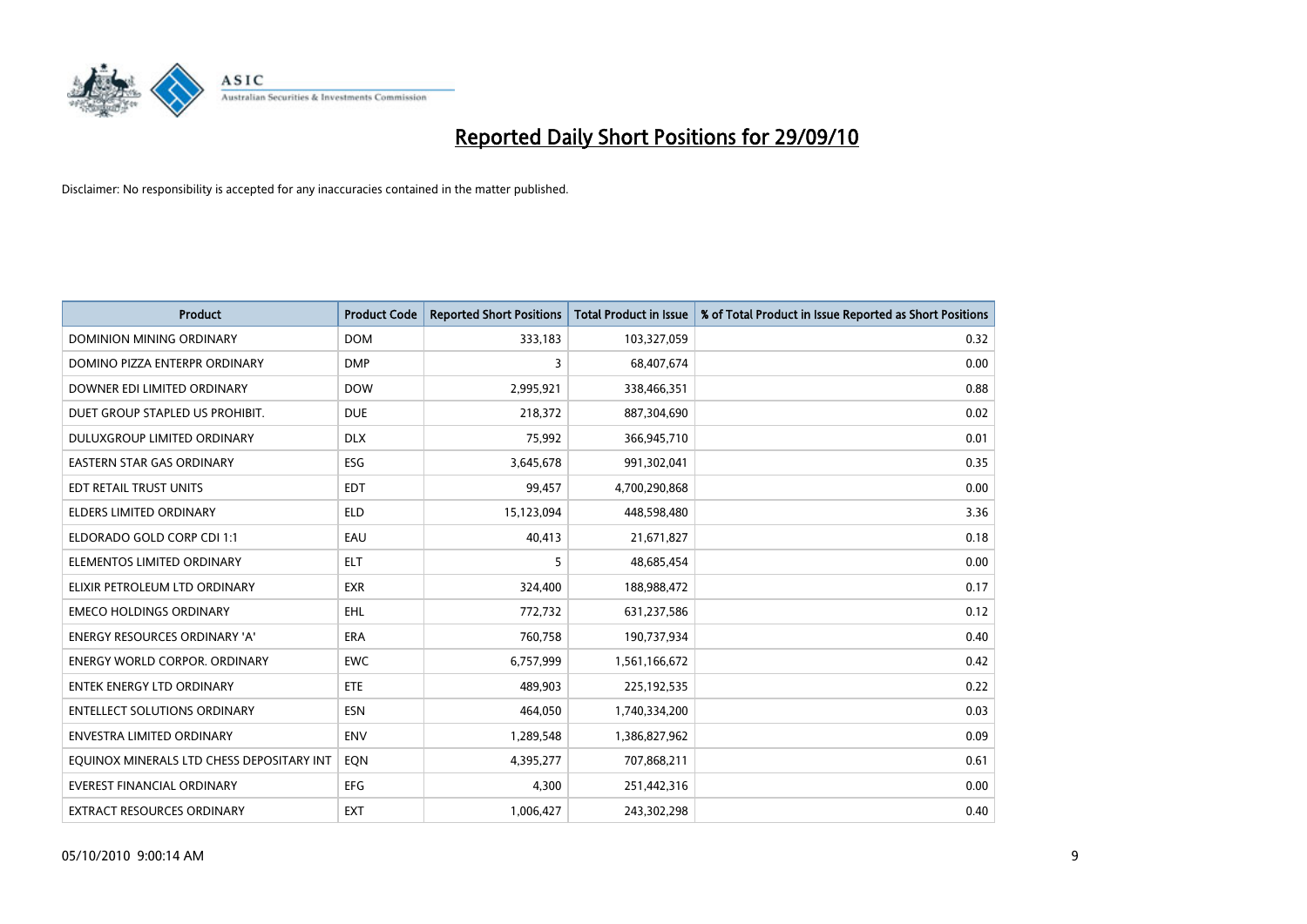

| <b>Product</b>                        | <b>Product Code</b> | <b>Reported Short Positions</b> | <b>Total Product in Issue</b> | % of Total Product in Issue Reported as Short Positions |
|---------------------------------------|---------------------|---------------------------------|-------------------------------|---------------------------------------------------------|
| FAIRFAX MEDIA LTD ORDINARY            | <b>FXJ</b>          | 279,213,588                     | 2,351,955,725                 | 11.87                                                   |
| <b>FANTASTIC HOLDINGS ORDINARY</b>    | <b>FAN</b>          | 3,000                           | 102,693,495                   | 0.00                                                    |
| FERRAUS LIMITED ORDINARY              | <b>FRS</b>          | 370                             | 202,695,137                   | 0.00                                                    |
| FISHER & PAYKEL APP. ORDINARY         | <b>FPA</b>          | 9,814,113                       | 724,235,162                   | 1.35                                                    |
| FISHER & PAYKEL H. ORDINARY           | <b>FPH</b>          | 2,060,980                       | 517,418,502                   | 0.39                                                    |
| FKP PROPERTY GROUP STAPLED SECURITIES | <b>FKP</b>          | 4,189,384                       | 1,166,821,398                 | 0.35                                                    |
| FLEETWOOD CORP ORDINARY               | <b>FWD</b>          | 7,611                           | 56,793,098                    | 0.01                                                    |
| FLETCHER BUILDING ORDINARY            | <b>FBU</b>          | 575,927                         | 611,250,393                   | 0.09                                                    |
| FLEXIGROUP LIMITED ORDINARY           | <b>FXL</b>          | 50,693                          | 275,472,492                   | 0.02                                                    |
| <b>FLIGHT CENTRE ORDINARY</b>         | <b>FLT</b>          | 2,561,480                       | 99,784,513                    | 2.56                                                    |
| FLINDERS MINES LTD ORDINARY           | <b>FMS</b>          | 20,750,262                      | 1,820,149,571                 | 1.14                                                    |
| FORTE ENERGY NL ORDINARY              | <b>FTE</b>          | 2,658,986                       | 580,658,031                   | 0.46                                                    |
| FORTESCUE METALS GRP ORDINARY         | <b>FMG</b>          | 18,797,358                      | 3,109,200,216                 | 0.58                                                    |
| <b>FOSTER'S GROUP ORDINARY</b>        | FGL                 | 4,435,121                       | 1,930,446,283                 | 0.24                                                    |
| FTD CORPORATION ORDINARY              | <b>FTD</b>          | 8,088                           | 100,421,069                   | 0.01                                                    |
| <b>FUNTASTIC LIMITED ORDINARY</b>     | <b>FUN</b>          | 322,528                         | 340,997,682                   | 0.09                                                    |
| <b>G.U.D. HOLDINGS ORDINARY</b>       | GUD                 | 154,199                         | 67,703,709                    | 0.22                                                    |
| <b>GALAXY RESOURCES ORDINARY</b>      | <b>GXY</b>          | 119,318                         | 190,553,358                   | 0.06                                                    |
| <b>GEODYNAMICS LIMITED ORDINARY</b>   | GDY                 | 323,007                         | 292,840,219                   | 0.11                                                    |
| <b>GINDALBIE METALS LTD ORDINARY</b>  | <b>GBG</b>          | 10,156,976                      | 849,478,099                   | 1.18                                                    |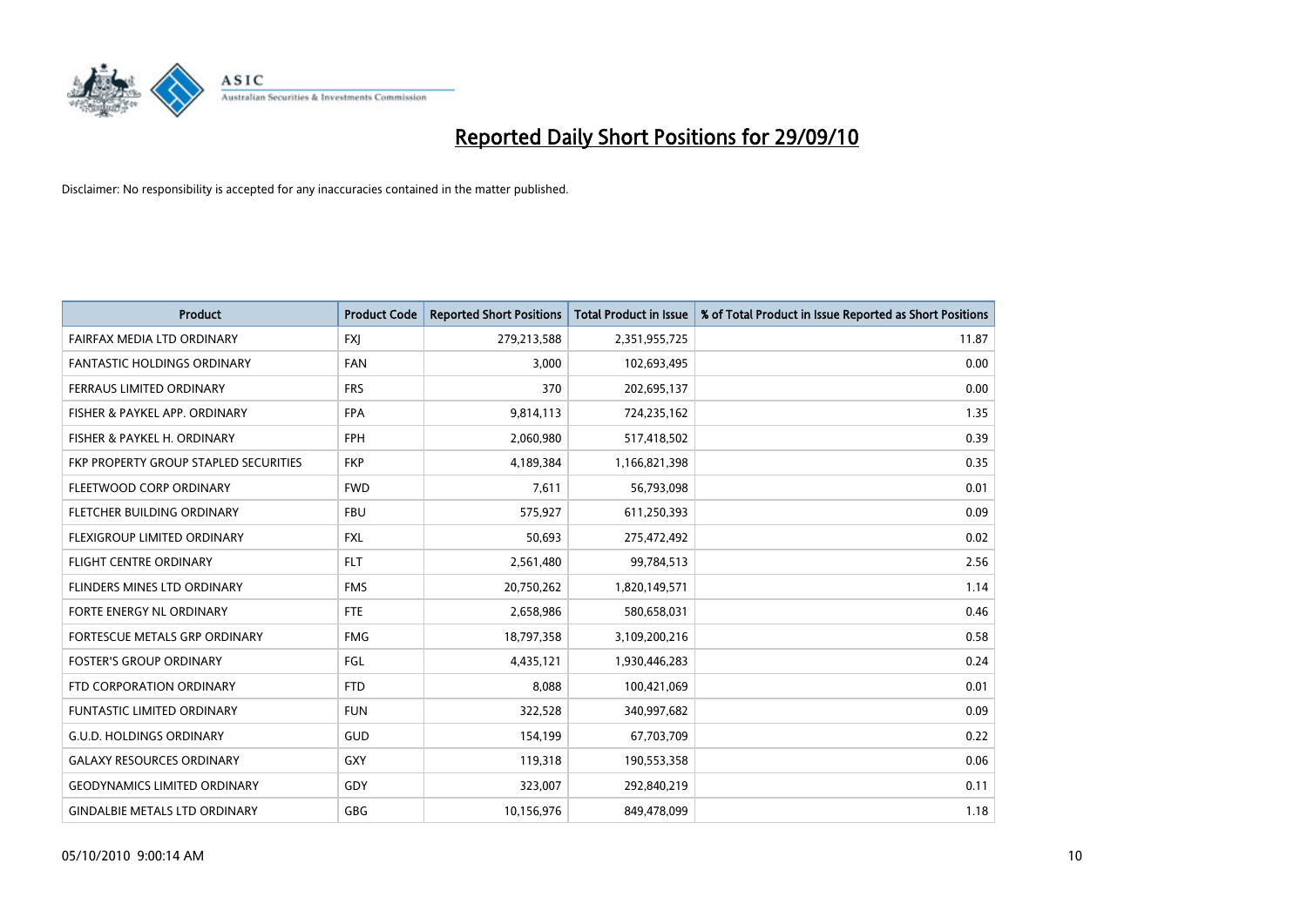

| <b>Product</b>                            | <b>Product Code</b> | <b>Reported Short Positions</b> | Total Product in Issue | % of Total Product in Issue Reported as Short Positions |
|-------------------------------------------|---------------------|---------------------------------|------------------------|---------------------------------------------------------|
| <b>GIRALIA RESOURCES NL ORDINARY</b>      | <b>GIR</b>          | 307,319                         | 179,135,170            | 0.16                                                    |
| <b>GLOBAL MINING ORDINARY</b>             | <b>GMI</b>          | 8,951                           | 191,820,968            | 0.00                                                    |
| <b>GLOUCESTER COAL ORDINARY</b>           | <b>GCL</b>          | 278,684                         | 81,962,133             | 0.34                                                    |
| <b>GLOUCESTER COAL ORDINARY EX OFFER</b>  | GCLN                | 1                               | 47,674,118             | 0.00                                                    |
| <b>GME RESOURCES LTD ORDINARY</b>         | <b>GME</b>          | 800                             | 302,352,750            | 0.00                                                    |
| <b>GOLDEN GATE PETROL ORDINARY</b>        | GGP                 | 11,538                          | 975,826,623            | 0.00                                                    |
| <b>GOLDEN WEST RESOURCE ORDINARY</b>      | <b>GWR</b>          | 1,617                           | 164,606,127            | 0.00                                                    |
| <b>GOODMAN FIELDER, ORDINARY</b>          | <b>GFF</b>          | 12,896,273                      | 1,380,386,438          | 0.95                                                    |
| <b>GOODMAN GROUP STAPLED US PROHIBIT.</b> | <b>GMG</b>          | 3,872,826                       | 6,369,751,394          | 0.06                                                    |
| <b>GPT GROUP STAPLED SEC.</b>             | <b>GPT</b>          | 9,466,567                       | 1,855,529,431          | 0.49                                                    |
| <b>GRAINCORP LIMITED A CLASS ORDINARY</b> | <b>GNC</b>          | 847,023                         | 198,318,900            | 0.43                                                    |
| <b>GRANGE RESOURCES, ORDINARY</b>         | <b>GRR</b>          | 2,094,398                       | 1,152,077,403          | 0.18                                                    |
| <b>GREENLAND MIN EN LTD ORDINARY</b>      | GGG                 | 414,999                         | 250,330,588            | 0.17                                                    |
| <b>GRYPHON MINERALS LTD ORDINARY</b>      | GRY                 | 184,368                         | 248,225,371            | 0.08                                                    |
| GUINNESS PEAT GROUP. CHESS DEPOSITARY INT | GPG                 | 55                              | 294,780,387            | 0.00                                                    |
| <b>GUNNS LIMITED ORDINARY</b>             | <b>GNS</b>          | 21,280,471                      | 806,734,892            | 2.60                                                    |
| <b>GWA INTERNATIONAL ORDINARY</b>         | <b>GWT</b>          | 3,802,931                       | 301,102,514            | 1.27                                                    |
| HARVEY NORMAN ORDINARY                    | <b>HVN</b>          | 36,619,136                      | 1,062,316,784          | 3.44                                                    |
| HASTIE GROUP LIMITED ORDINARY             | <b>HST</b>          | 179,304                         | 239,716,924            | 0.07                                                    |
| HASTINGS DIVERSIFIED STAPLED SECURITY     | <b>HDF</b>          | 317,601                         | 513,336,482            | 0.05                                                    |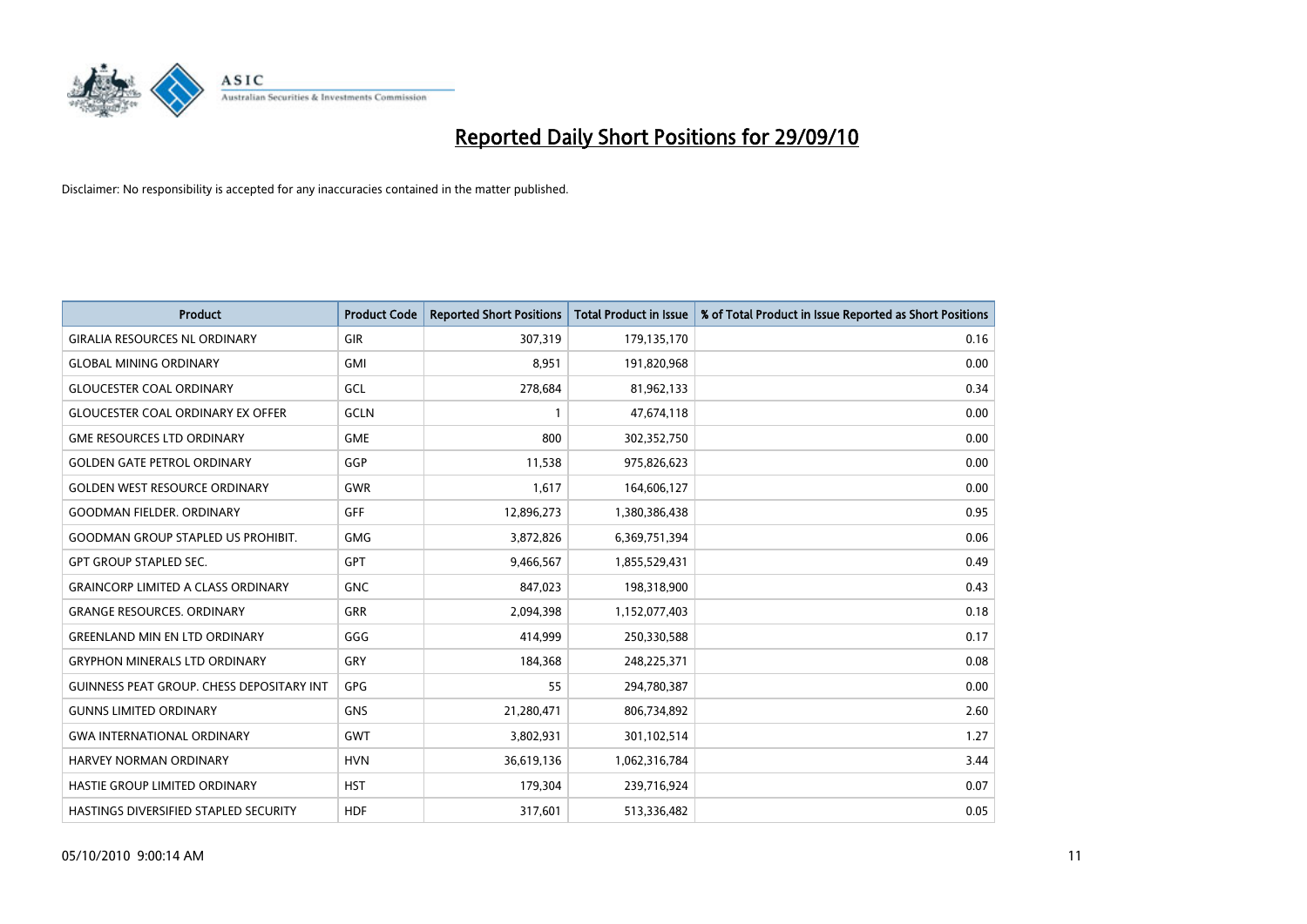

| <b>Product</b>                           | <b>Product Code</b> | <b>Reported Short Positions</b> | Total Product in Issue | % of Total Product in Issue Reported as Short Positions |
|------------------------------------------|---------------------|---------------------------------|------------------------|---------------------------------------------------------|
| <b>HEALTHSCOPE LIMITED ORDINARY</b>      | <b>HSP</b>          | 545,953                         | 317,988,715            | 0.17                                                    |
| <b>HEARTWARE INT INC CDI 35:1</b>        | <b>HIN</b>          | 272,008                         | 66,059,280             | 0.41                                                    |
| <b>HENDERSON GROUP CDI 1:1</b>           | <b>HGG</b>          | 8,329,203                       | 566,751,863            | 1.47                                                    |
| HFA HOLDINGS LIMITED ORDINARY            | <b>HFA</b>          | 1,820,937                       | 469,330,170            | 0.38                                                    |
| <b>HIGHLANDS PACIFIC ORDINARY</b>        | <b>HIG</b>          | 2,382,826                       | 683,112,148            | 0.35                                                    |
| HILLS INDUSTRIES LTD ORDINARY            | <b>HIL</b>          | 1,115,474                       | 248,676,841            | 0.45                                                    |
| HORIZON OIL LIMITED ORDINARY             | <b>HZN</b>          | 2,819,585                       | 1,130,311,515          | 0.24                                                    |
| HUNNU COAL LIMITED ORDINARY              | <b>HUN</b>          | 3,388                           | 109,600,002            | 0.00                                                    |
| <b>ICON ENERGY LIMITED ORDINARY</b>      | <b>ICN</b>          | 550,177                         | 439,801,394            | 0.13                                                    |
| <b>IINET LIMITED ORDINARY</b>            | <b>IIN</b>          | 380,264                         | 151,948,119            | 0.24                                                    |
| ILUKA RESOURCES ORDINARY                 | ILU                 | 3,342,767                       | 418,700,517            | 0.80                                                    |
| IMF (AUSTRALIA) LTD ORDINARY             | <b>IMF</b>          | 340,935                         | 122,496,819            | 0.27                                                    |
| IMX RESOURCES LTD ORDINARY               | <b>IXR</b>          | 20,000                          | 260,252,803            | 0.01                                                    |
| <b>INCITEC PIVOT ORDINARY</b>            | IPL                 | 4,443,505                       | 1,628,730,107          | 0.28                                                    |
| <b>INDAGO RESOURCES LTD ORDINARY</b>     | <b>IDG</b>          | 8,179                           | 87,764,795             | 0.01                                                    |
| INDEPENDENCE GROUP ORDINARY              | <b>IGO</b>          | 244,101                         | 113,813,539            | 0.21                                                    |
| INDOPHIL RESOURCES ORDINARY              | <b>IRN</b>          | 372,382                         | 423,428,803            | 0.08                                                    |
| <b>INDUSTREA LIMITED ORDINARY</b>        | IDL                 | 3,894,771                       | 956,668,877            | 0.39                                                    |
| <b>INFIGEN ENERGY STAPLED SECURITIES</b> | <b>IFN</b>          | 6,697,697                       | 761,222,569            | 0.88                                                    |
| ING INDUSTRIAL FUND UNITS                | <b>IIF</b>          | 5,215,081                       | 2,592,249,647          | 0.18                                                    |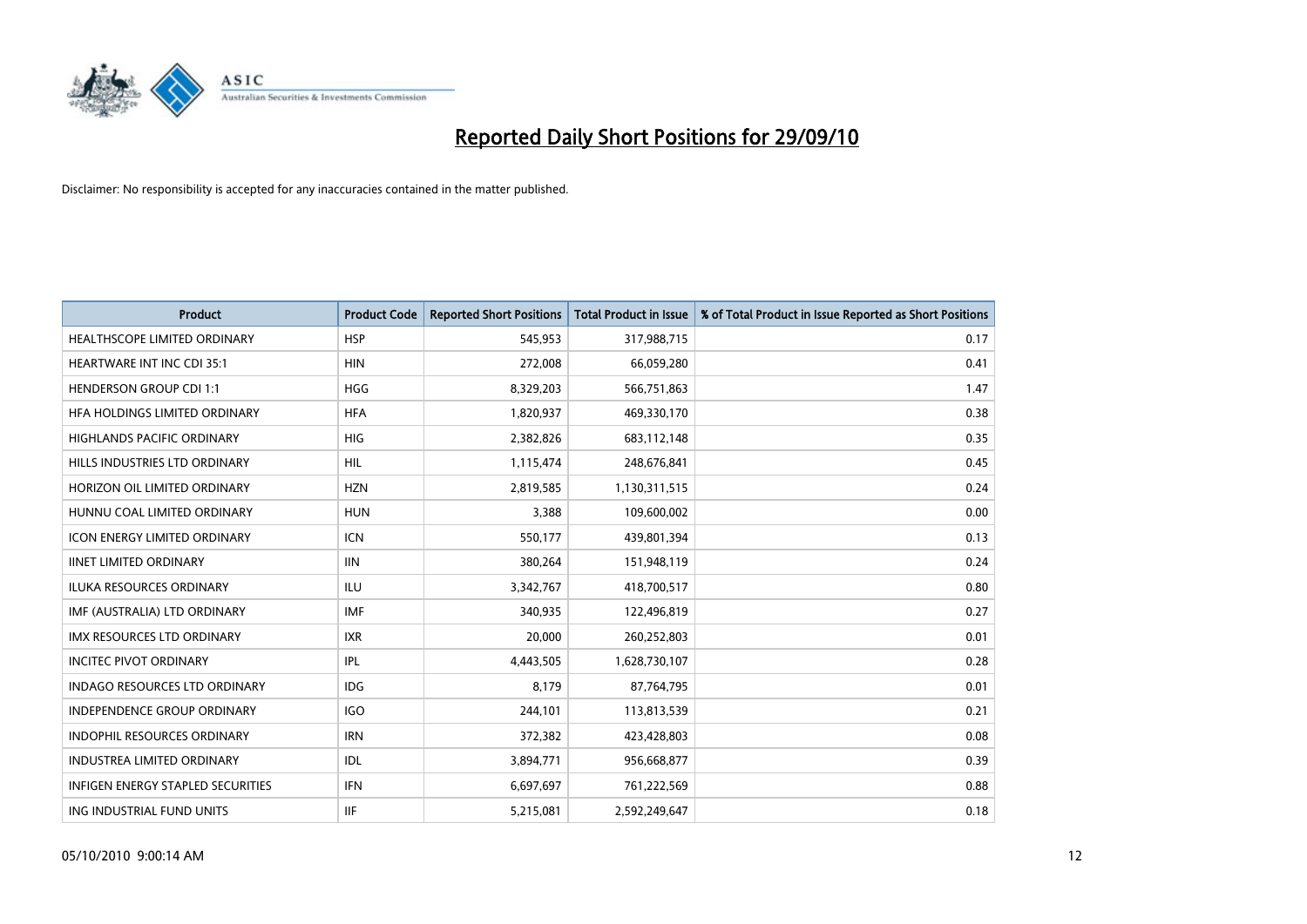

| <b>Product</b>                           | <b>Product Code</b> | <b>Reported Short Positions</b> | <b>Total Product in Issue</b> | % of Total Product in Issue Reported as Short Positions |
|------------------------------------------|---------------------|---------------------------------|-------------------------------|---------------------------------------------------------|
| ING OFFICE FUND STAPLED SECURITIES       | <b>IOF</b>          | 2,028,579                       | 2,729,071,212                 | 0.08                                                    |
| ING RE COM GROUP STAPLED SECURITIES      | <b>ILF</b>          | 9,075                           | 441,029,194                   | 0.00                                                    |
| <b>INSURANCE AUSTRALIA ORDINARY</b>      | <b>IAG</b>          | 2,063,496                       | 2,078,994,021                 | 0.08                                                    |
| INTEGRA MINING LTD. ORDINARY             | <b>IGR</b>          | 1,854,281                       | 755,792,394                   | 0.24                                                    |
| <b>INTOLL GROUP STAPLED SECURITIES</b>   | <b>ITO</b>          | 15,369,503                      | 2,261,732,048                 | 0.68                                                    |
| <b>INTREPID MINES ORDINARY</b>           | <b>IAU</b>          | 528,401                         | 431,724,358                   | 0.11                                                    |
| <b>INVOCARE LIMITED ORDINARY</b>         | <b>IVC</b>          | 911.391                         | 102,069,091                   | 0.89                                                    |
| ION LIMITED ORDINARY                     | <b>ION</b>          | 164,453                         | 256,365,105                   | 0.06                                                    |
| <b>IOOF HOLDINGS LTD ORDINARY</b>        | <b>IFL</b>          | 1,453,755                       | 229,794,395                   | 0.62                                                    |
| <b>IRESS MARKET TECH. ORDINARY</b>       | <b>IRE</b>          | 2,137,805                       | 126,018,142                   | 1.70                                                    |
| <b>IRON ORE HOLDINGS ORDINARY</b>        | <b>IOH</b>          | 46,361                          | 135,381,616                   | 0.03                                                    |
| <b>ISHARES MSCI EAFE CDI 1:1</b>         | <b>IVE</b>          | 76.019                          | 590,400,000                   | 0.01                                                    |
| ISHARES MSCI EM MKTS CDI 1:1             | <b>IEM</b>          | 60,151                          | 425,700,000                   | 0.01                                                    |
| ISHARES S&P ASIA 50 CDI 1:1              | <b>IAA</b>          | 36,890                          | 1,700,000                     | 2.17                                                    |
| <b>ISOFT GROUP LIMITED ORDINARY</b>      | <b>ISF</b>          | 18,477,107                      | 1,070,595,874                 | 1.72                                                    |
| IVANHOE AUSTRALIA ORDINARY               | <b>IVA</b>          |                                 | 417,852,103                   | 0.00                                                    |
| <b>JABIRU METALS LTD ORDINARY</b>        | <b>JML</b>          | 593,952                         | 552,619,180                   | 0.10                                                    |
| JAMES HARDIE INDUST CHESS DEPOSITARY INT | JHX                 | 8,994,547                       | 435,726,268                   | 2.04                                                    |
| <b>IAMESON RESOURCES ORDINARY</b>        | <b>JAL</b>          | 1,600,000                       | 63,885,910                    | 2.50                                                    |
| <b>JB HI-FI LIMITED ORDINARY</b>         | <b>IBH</b>          | 5,051,788                       | 109,147,279                   | 4.63                                                    |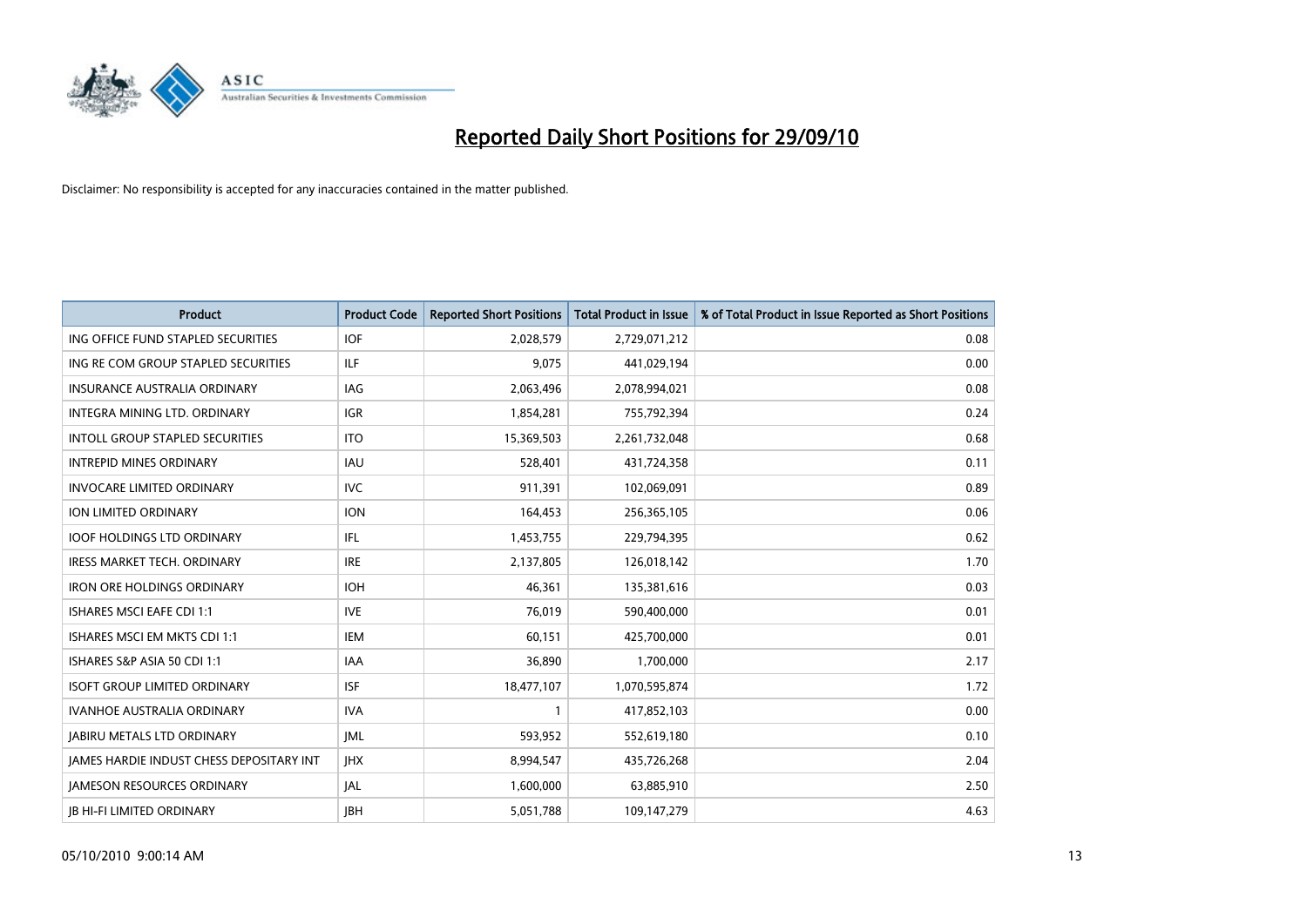

| <b>Product</b>                        | <b>Product Code</b> | <b>Reported Short Positions</b> | <b>Total Product in Issue</b> | % of Total Product in Issue Reported as Short Positions |
|---------------------------------------|---------------------|---------------------------------|-------------------------------|---------------------------------------------------------|
| <b>KAGARA LTD ORDINARY</b>            | KZL                 | 3,086,144                       | 707,789,717                   | 0.44                                                    |
| KAROON GAS AUSTRALIA ORDINARY         | <b>KAR</b>          | 212,940                         | 204,428,127                   | 0.10                                                    |
| KATHMANDU HOLD LTD ORDINARY           | <b>KMD</b>          | 655,265                         | 200,000,000                   | 0.32                                                    |
| <b>KEYBRIDGE CAPITAL ORDINARY</b>     | <b>KBC</b>          | 5,999                           | 172,070,564                   | 0.00                                                    |
| KIMBERLEY METALS LTD ORDINARY         | <b>KBL</b>          | 2,609                           | 115,216,206                   | 0.00                                                    |
| KINGSGATE CONSOLID, ORDINARY          | <b>KCN</b>          | 248,173                         | 100,749,116                   | 0.25                                                    |
| LEIGHTON HOLDINGS ORDINARY            | LEI                 | 3,924,422                       | 300,747,299                   | 1.33                                                    |
| LEND LEASE GROUP UNIT/ORD STAPLED     | LLC                 | 1,020,081                       | 565,558,754                   | 0.18                                                    |
| LIHIR GOLD LIMITED. ORDINARY          | LGL                 | 3.608                           | 2,368,729,935                 | 0.00                                                    |
| LINC ENERGY LTD ORDINARY              | <b>LNC</b>          | 982,442                         | 496,426,738                   | 0.21                                                    |
| LYNAS CORPORATION ORDINARY            | <b>LYC</b>          | 8,100,460                       | 1,656,999,093                 | 0.50                                                    |
| MAC SERVICES (THE) ORDINARY           | <b>MSL</b>          | 41,196                          | 165,966,692                   | 0.02                                                    |
| MACARTHUR COAL ORDINARY               | <b>MCC</b>          | 1,166,056                       | 292,483,075                   | 0.40                                                    |
| <b>MACMAHON HOLDINGS ORDINARY</b>     | MAH                 | 6,312,075                       | 733,711,705                   | 0.85                                                    |
| MACO ATLAS ROADS GRP ORDINARY STAPLED | <b>MOA</b>          | 999,867                         | 452,345,907                   | 0.21                                                    |
| MACQUARIE GROUP LTD ORDINARY          | <b>MOG</b>          | 5,457,866                       | 345,601,301                   | 1.58                                                    |
| MANTRA RESOURCES ORDINARY             | <b>MRU</b>          | 4,526                           | 130,229,188                   | 0.00                                                    |
| MAP GROUP STAPLED US PROHIBIT.        | <b>MAP</b>          | 2,095,514                       | 1,861,210,782                 | 0.12                                                    |
| <b>MARION ENERGY ORDINARY</b>         | <b>MAE</b>          | 374,994                         | 429,822,043                   | 0.09                                                    |
| MCMILLAN SHAKESPEARE ORDINARY         | <b>MMS</b>          | 238,887                         | 67,838,828                    | 0.35                                                    |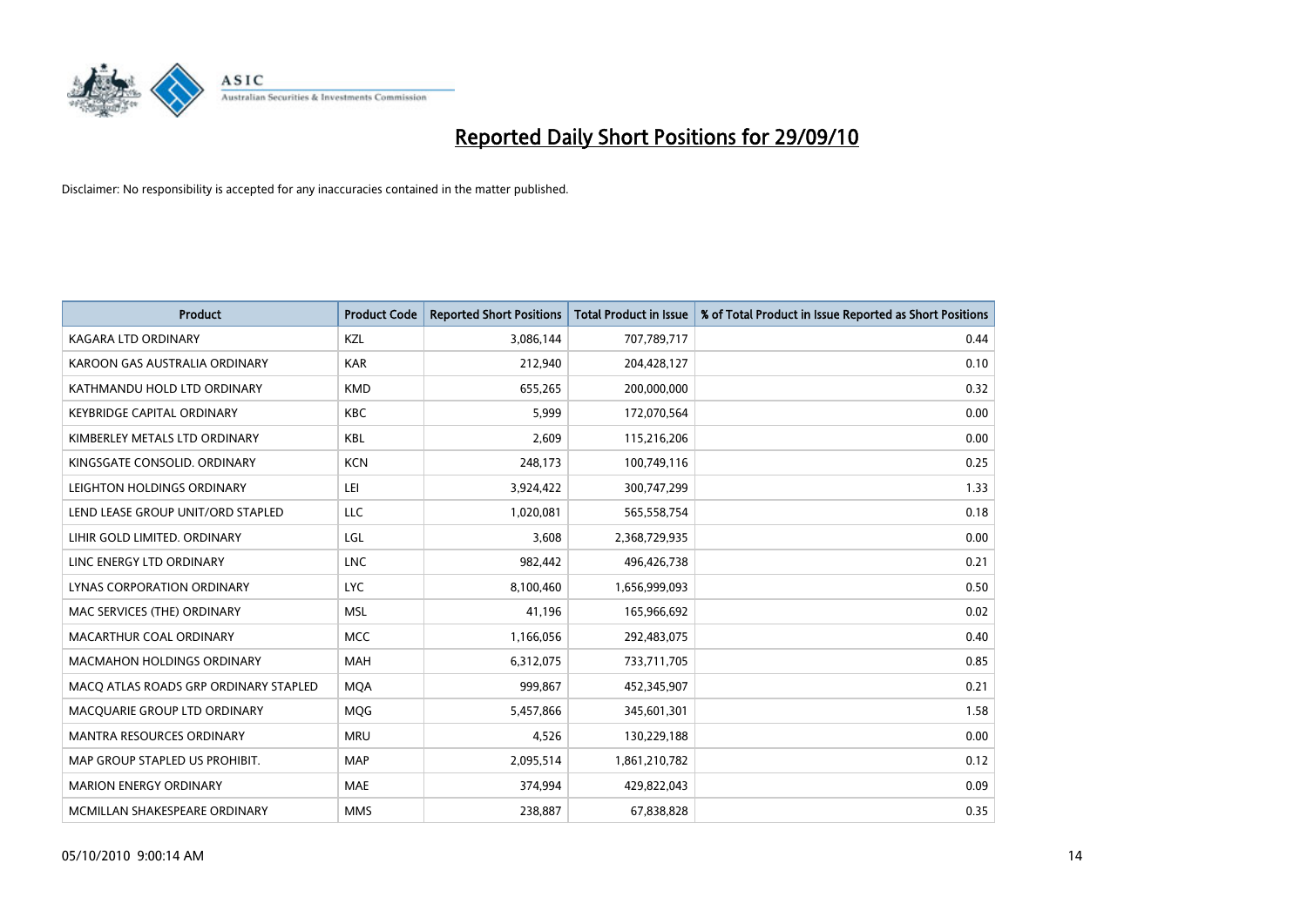

| <b>Product</b>                     | <b>Product Code</b> | <b>Reported Short Positions</b> | <b>Total Product in Issue</b> | % of Total Product in Issue Reported as Short Positions |
|------------------------------------|---------------------|---------------------------------|-------------------------------|---------------------------------------------------------|
| <b>MCPHERSON'S LTD ORDINARY</b>    | <b>MCP</b>          | 8.563                           | 71,651,758                    | 0.01                                                    |
| MEDUSA MINING LTD ORDINARY         | <b>MML</b>          | 89,964                          | 187,584,911                   | 0.04                                                    |
| MELBOURNE IT LIMITED ORDINARY      | <b>MLB</b>          | 147,578                         | 79,572,767                    | 0.18                                                    |
| MEO AUSTRALIA LTD ORDINARY         | <b>MEO</b>          | 587,416                         | 477,220,955                   | 0.12                                                    |
| <b>MERMAID MARINE ORDINARY</b>     | <b>MRM</b>          | 147,198                         | 187,284,825                   | 0.08                                                    |
| MESOBLAST LIMITED ORDINARY         | <b>MSB</b>          | 21,201                          | 154,940,556                   | 0.01                                                    |
| METALS X LIMITED ORDINARY          | <b>MLX</b>          | 326,940                         | 1,365,661,782                 | 0.03                                                    |
| METCASH LIMITED ORDINARY           | <b>MTS</b>          | 18,376,909                      | 767,434,251                   | 2.37                                                    |
| METGASCO LIMITED ORDINARY          | <b>MEL</b>          | 235,435                         | 250,803,468                   | 0.09                                                    |
| MICLYN EXP OFFSHR ORDINARY         | <b>MIO</b>          | 551,215                         | 271,700,000                   | 0.19                                                    |
| MINARA RESOURCES ORDINARY          | <b>MRE</b>          | 5,481,460                       | 1,167,783,517                 | 0.48                                                    |
| MINCOR RESOURCES NL ORDINARY       | <b>MCR</b>          | 560,195                         | 200,608,804                   | 0.27                                                    |
| MINERAL DEPOSITS ORDINARY          | <b>MDL</b>          | 1,018,007                       | 606,441,673                   | 0.16                                                    |
| MINERAL RESOURCES, ORDINARY        | <b>MIN</b>          | 263,247                         | 167,745,585                   | 0.15                                                    |
| MIRABELA NICKEL LTD ORDINARY       | <b>MBN</b>          | 11,308,838                      | 416,059,630                   | 2.71                                                    |
| MIRVAC GROUP STAPLED SECURITIES    | <b>MGR</b>          | 4,646,684                       | 3,415,819,357                 | 0.13                                                    |
| MITCHELL COMMUNITCA. ORDINARY      | <b>MCU</b>          | 16,057                          | 301,761,208                   | 0.01                                                    |
| MOLOPO ENERGY LTD ORDINARY         | <b>MPO</b>          | 248,688                         | 250,972,584                   | 0.10                                                    |
| <b>MONADELPHOUS GROUP ORDINARY</b> | <b>MND</b>          | 389,807                         | 87,521,827                    | 0.45                                                    |
| MOSAIC OIL NL ORDINARY             | MOS                 | 222,890                         | 866,710,775                   | 0.03                                                    |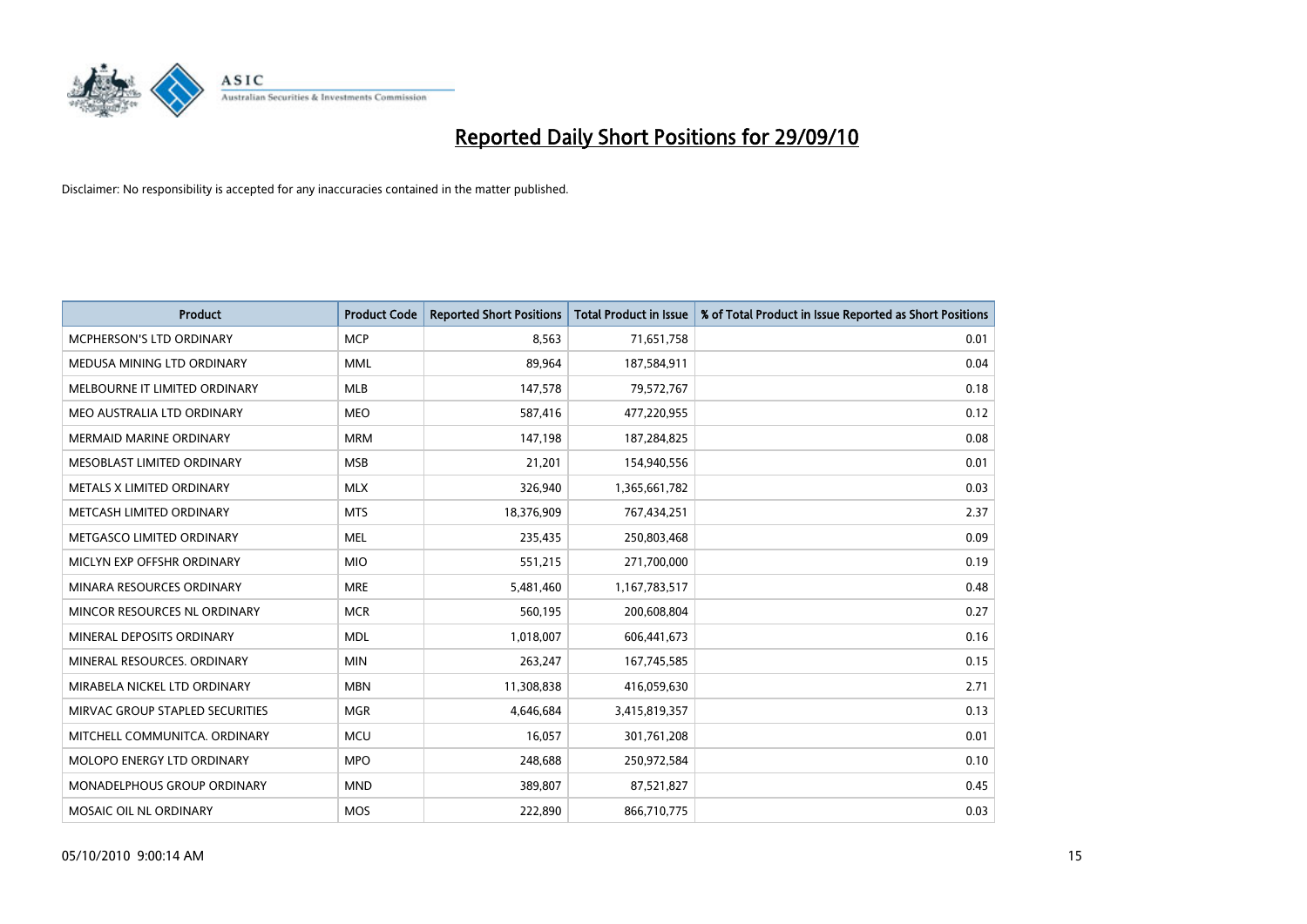

| <b>Product</b>                    | <b>Product Code</b> | <b>Reported Short Positions</b> | <b>Total Product in Issue</b> | % of Total Product in Issue Reported as Short Positions |
|-----------------------------------|---------------------|---------------------------------|-------------------------------|---------------------------------------------------------|
| <b>MOUNT GIBSON IRON ORDINARY</b> | MGX                 | 1,674,744                       | 1,079,570,693                 | 0.15                                                    |
| MURCHISON METALS LTD ORDINARY     | <b>MMX</b>          | 3,506,002                       | 435,384,268                   | 0.80                                                    |
| <b>MYER HOLDINGS LTD ORDINARY</b> | <b>MYR</b>          | 13,718,561                      | 581,517,884                   | 2.37                                                    |
| MYSTATE LIMITED ORDINARY          | <b>MYS</b>          | 1,400                           | 67,439,158                    | 0.00                                                    |
| NATIONAL AUST, BANK ORDINARY      | <b>NAB</b>          | 15,328,698                      | 2,133,279,168                 | 0.70                                                    |
| NATURAL FUEL LIMITED ORDINARY     | <b>NFL</b>          |                                 | 721,912                       | 0.00                                                    |
| NAVITAS LIMITED ORDINARY          | <b>NVT</b>          | 593,365                         | 342,361,526                   | 0.17                                                    |
| NEPTUNE MARINE ORDINARY           | <b>NMS</b>          | 1,216,322                       | 438,594,359                   | 0.27                                                    |
| NEW HOPE CORPORATION ORDINARY     | <b>NHC</b>          | 429,728                         | 830,230,549                   | 0.05                                                    |
| NEWCREST MINING ORDINARY          | <b>NCM</b>          | 7,117,107                       | 764,486,927                   | 0.90                                                    |
| NEWS CORP A NON-VOTING CDI        | <b>NWSLV</b>        | 1,360,004                       | 1,828,171,596                 | 0.06                                                    |
| NEWS CORP B VOTING CDI            | <b>NWS</b>          | 7,001,142                       | 798,520,953                   | 0.87                                                    |
| NEXBIS LIMITED ORDINARY           | <b>NBS</b>          | 63.733                          | 498,972,940                   | 0.01                                                    |
| NEXUS ENERGY LIMITED ORDINARY     | <b>NXS</b>          | 6,247,453                       | 988,257,304                   | 0.63                                                    |
| NIB HOLDINGS LIMITED ORDINARY     | <b>NHF</b>          | 107,420                         | 495,431,427                   | 0.02                                                    |
| NICK SCALI LIMITED ORDINARY       | <b>NCK</b>          | 35,846                          | 81,000,000                    | 0.04                                                    |
| NIDO PETROLEUM ORDINARY           | <b>NDO</b>          | 9,964,749                       | 1,080,658,378                 | 0.93                                                    |
| NKWE PLATINUM 10C US COMMON       | <b>NKP</b>          | 104,403                         | 559,451,184                   | 0.02                                                    |
| NORTHERN CREST ORDINARY           | <b>NOC</b>          | 24,345                          | 116,074,781                   | 0.02                                                    |
| NORTHERN IRON LTD ORDINARY        | <b>NFE</b>          | 1,006,560                       | 292,204,786                   | 0.34                                                    |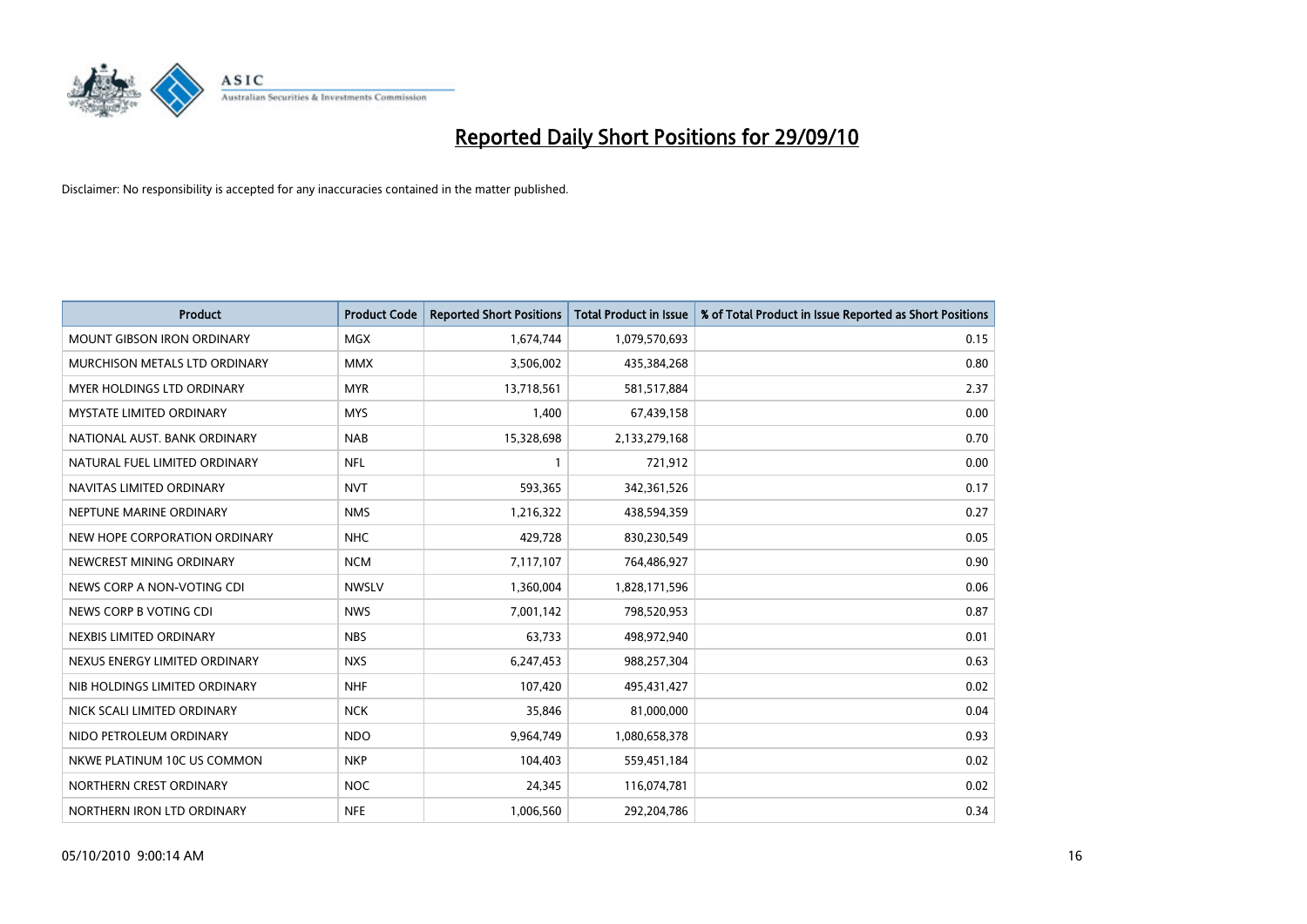

| <b>Product</b>                        | <b>Product Code</b> | <b>Reported Short Positions</b> | <b>Total Product in Issue</b> | % of Total Product in Issue Reported as Short Positions |
|---------------------------------------|---------------------|---------------------------------|-------------------------------|---------------------------------------------------------|
| NRW HOLDINGS LIMITED ORDINARY         | <b>NWH</b>          | 412,466                         | 251,223,000                   | 0.15                                                    |
| NUFARM LIMITED ORDINARY               | <b>NUF</b>          | 8,420,191                       | 261,775,731                   | 3.21                                                    |
| NUPLEX INDUSTRIES ORDINARY            | <b>NPX</b>          | 26,163                          | 192,232,926                   | 0.01                                                    |
| NYOTA MINERALS LTD ORDINARY           | <b>NYO</b>          | 150,000                         | 317,993,276                   | 0.05                                                    |
| OAKTON LIMITED ORDINARY               | <b>OKN</b>          | 508,531                         | 93,622,235                    | 0.54                                                    |
| OCEANAGOLD CORP. CHESS DEPOSITARY INT | <b>OGC</b>          | 432,333                         | 228,572,614                   | 0.19                                                    |
| OCEANIA CAPITAL LTD ORDINARY          | <b>OCP</b>          | 2,500                           | 91,921,295                    | 0.00                                                    |
| OIL SEARCH LTD ORDINARY               | OSH                 | 7,670,490                       | 1,308,279,222                 | 0.56                                                    |
| OM HOLDINGS LIMITED ORDINARY          | <b>OMH</b>          | 1,341,822                       | 498,485,150                   | 0.27                                                    |
| <b>ONESTEEL LIMITED ORDINARY</b>      | OST                 | 3,650,164                       | 1,331,703,666                 | 0.26                                                    |
| ORICA LIMITED ORDINARY                | ORI                 | 3,318,230                       | 362,100,430                   | 0.89                                                    |
| ORIGIN ENERGY ORDINARY                | <b>ORG</b>          | 5,582,486                       | 882,206,872                   | 0.62                                                    |
| OTTO ENERGY LIMITED ORDINARY          | OEL                 | 109,204                         | 1,134,540,071                 | 0.01                                                    |
| OZ MINERALS ORDINARY                  | OZL                 | 114,270,425                     | 3,121,339,730                 | 3.65                                                    |
| <b>PACIFIC BRANDS ORDINARY</b>        | <b>PBG</b>          | 6,777,853                       | 931,386,248                   | 0.71                                                    |
| PALADIN ENERGY LTD ORDINARY           | <b>PDN</b>          | 10,256,216                      | 718,423,382                   | 1.44                                                    |
| PAN PACIFIC PETROL. ORDINARY          | PPP                 | 14                              | 588,612,110                   | 0.00                                                    |
| PANAUST LIMITED ORDINARY              | <b>PNA</b>          | 10,458,120                      | 2,954,125,529                 | 0.34                                                    |
| PANORAMIC RESOURCES ORDINARY          | PAN                 | 438,520                         | 205,587,842                   | 0.21                                                    |
| PAPERLINX LIMITED ORDINARY            | <b>PPX</b>          | 17,368,728                      | 603,580,761                   | 2.87                                                    |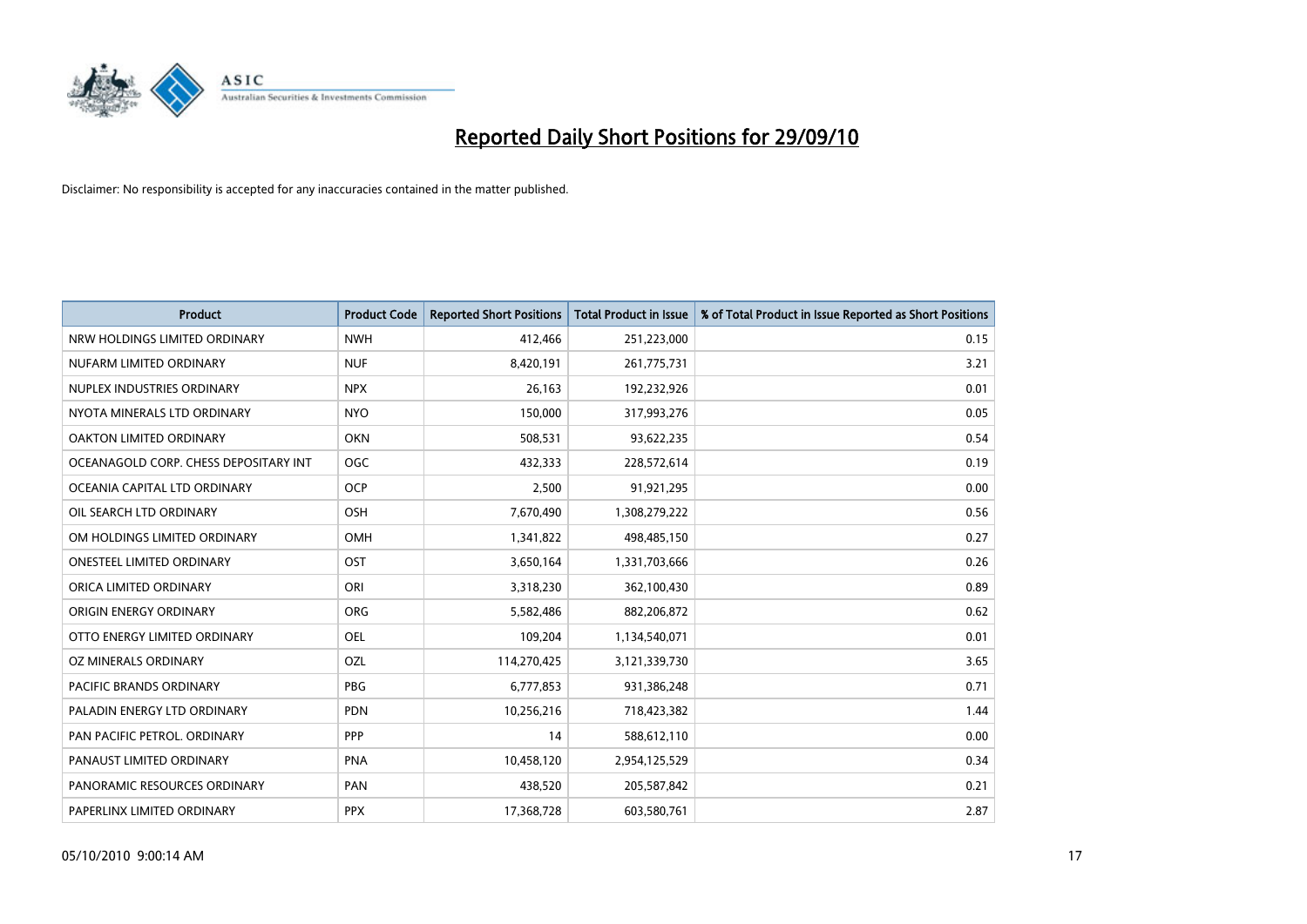

| <b>Product</b>                          | <b>Product Code</b> | <b>Reported Short Positions</b> | Total Product in Issue | % of Total Product in Issue Reported as Short Positions |
|-----------------------------------------|---------------------|---------------------------------|------------------------|---------------------------------------------------------|
| PAPERLINX SPS TRUST STEP UP PERP. PREF. | <b>PXUPA</b>        | 5,000                           | 2,850,000              | 0.18                                                    |
| PATTIES FOODS LTD ORDINARY              | PFL                 |                                 | 138,908,853            | 0.00                                                    |
| PEAK RESOURCES ORDINARY                 | <b>PEK</b>          | 789,000                         | 114,985,900            | 0.69                                                    |
| PEET LIMITED ORDINARY                   | <b>PPC</b>          | 126,000                         | 300,681,486            | 0.04                                                    |
| PENINSULA MINERALS ORDINARY             | <b>PEN</b>          | 5,000                           | 1,633,103,715          | 0.00                                                    |
| PERILYA LIMITED ORDINARY                | <b>PEM</b>          | 465,488                         | 526,075,563            | 0.09                                                    |
| PERPETUAL LIMITED ORDINARY              | PPT                 | 2,388,668                       | 43,428,063             | 5.48                                                    |
| PERSEUS MINING LTD ORDINARY             | PRU                 | 35,196                          | 421,307,088            | 0.00                                                    |
| PETSEC ENERGY ORDINARY                  | <b>PSA</b>          | 223,332                         | 231,283,622            | 0.10                                                    |
| PHARMAXIS LTD ORDINARY                  | <b>PXS</b>          | 1,062,771                       | 225,764,934            | 0.47                                                    |
| PHOTON GROUP LTD ORDINARY               | PGA                 | 2,200,510                       | 187,440,645            | 1.17                                                    |
| PIKE RIVER COAL ORDINARY                | <b>PRC</b>          | 356,320                         | 405,301,433            | 0.09                                                    |
| PLATINUM ASSET ORDINARY                 | <b>PTM</b>          | 2,938,291                       | 561,347,878            | 0.51                                                    |
| PLATINUM AUSTRALIA ORDINARY             | <b>PLA</b>          | 5,392,576                       | 321,130,521            | 1.67                                                    |
| PLATINUM CAPITAL LTD ORDINARY           | <b>PMC</b>          |                                 | 163,732,888            | 0.00                                                    |
| PMP LIMITED ORDINARY                    | <b>PMP</b>          | 1,702,270                       | 335,338,483            | 0.51                                                    |
| PORT BOUVARD LIMITED ORDINARY           | PBD                 | 6,754                           | 593,868,295            | 0.00                                                    |
| PREMIER INVESTMENTS ORDINARY            | <b>PMV</b>          | 151,339                         | 155,030,045            | 0.10                                                    |
| PRIMARY HEALTH CARE ORDINARY            | <b>PRY</b>          | 11,417,557                      | 491,484,342            | 2.33                                                    |
| PRIME INFR GROUP. STAPLED SECURITIES    | PIH                 | 232,071                         | 351,776,795            | 0.06                                                    |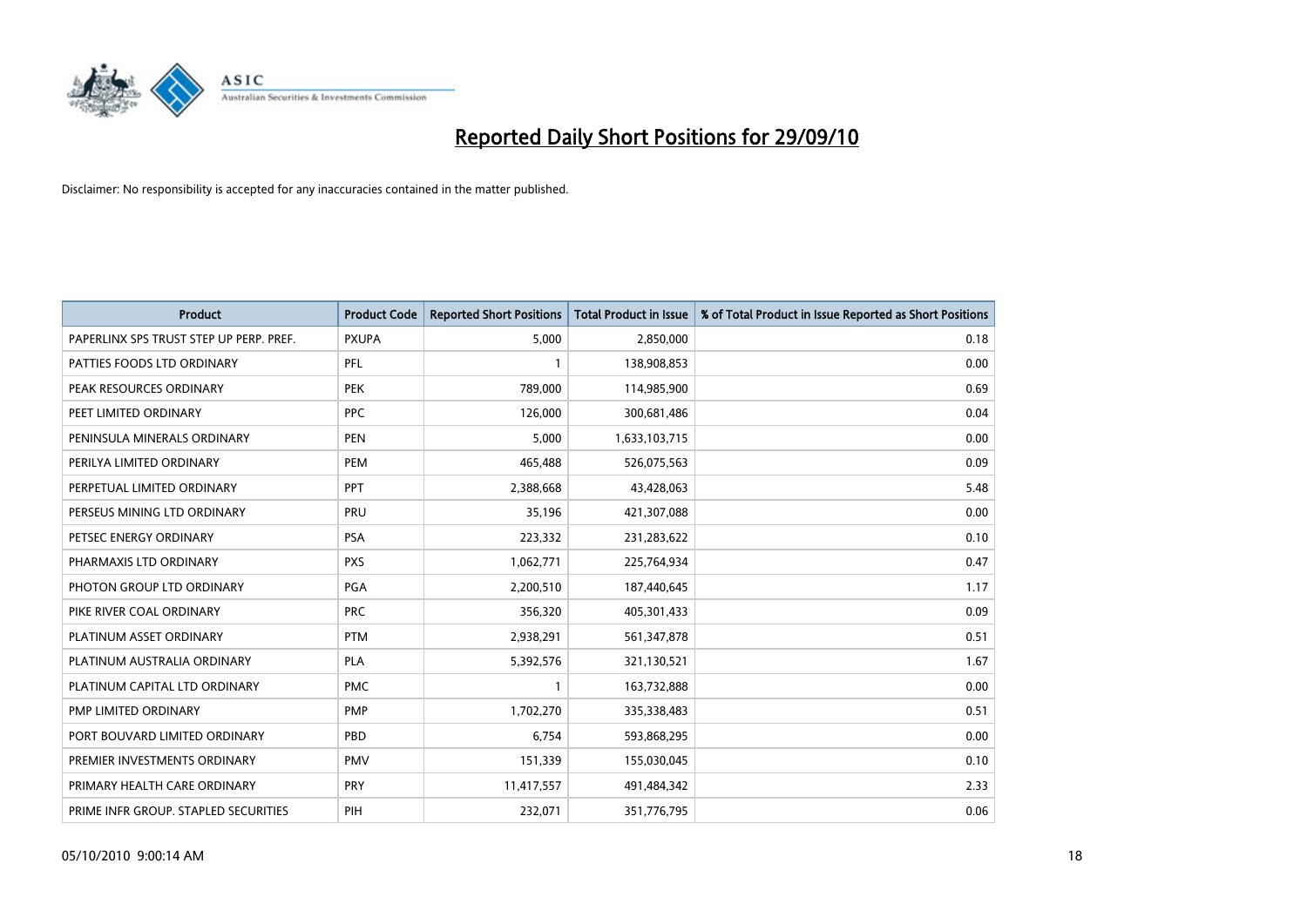

| <b>Product</b>                      | <b>Product Code</b> | <b>Reported Short Positions</b> | Total Product in Issue | % of Total Product in Issue Reported as Short Positions |
|-------------------------------------|---------------------|---------------------------------|------------------------|---------------------------------------------------------|
| PRIME MEDIA GRP LTD ORDINARY        | PRT                 | $\overline{2}$                  | 366,330,303            | 0.00                                                    |
| PRIMEAG AUSTRALIA ORDINARY          | PAG                 | 311,454                         | 150,569,976            | 0.21                                                    |
| PROGEN PHARMACEUTIC ORDINARY        | PGL                 | 151,596                         | 24,709,097             | 0.61                                                    |
| PROGRAMMED ORDINARY                 | <b>PRG</b>          | 355,233                         | 118,169,908            | 0.30                                                    |
| PSIVIDA CORP CDI 1:1                | <b>PVA</b>          | 6,878                           | 7,827,340              | 0.09                                                    |
| <b>QANTAS AIRWAYS ORDINARY</b>      | QAN                 | 9,065,963                       | 2,265,123,620          | 0.40                                                    |
| <b>QBE INSURANCE GROUP ORDINARY</b> | OBE                 | 22,377,575                      | 1,035,095,813          | 2.16                                                    |
| RAMSAY HEALTH CARE ORDINARY         | <b>RHC</b>          | 1,160,832                       | 202,081,252            | 0.54                                                    |
| <b>RANGE RESOURCES LTD ORDINARY</b> | <b>RRS</b>          | 1,250,000                       | 1,162,167,306          | 0.11                                                    |
| <b>RCR TOMLINSON ORDINARY</b>       | <b>RCR</b>          | 68,067                          | 131,860,172            | 0.05                                                    |
| <b>REA GROUP ORDINARY</b>           | <b>REA</b>          | 126,275                         | 128,439,366            | 0.09                                                    |
| <b>RED FORK ENERGY ORDINARY</b>     | <b>RFE</b>          | 7,696                           | 139,535,000            | 0.01                                                    |
| REDFLEX HOLDINGS ORDINARY           | <b>RDF</b>          | 1,532                           | 110,010,757            | 0.00                                                    |
| REED RESOURCES LTD ORDINARY         | <b>RDR</b>          | 268,205                         | 192,271,768            | 0.14                                                    |
| <b>REGIS RESOURCES ORDINARY</b>     | <b>RRL</b>          | 180,463                         | 414,787,125            | 0.04                                                    |
| RESMED INC CDI 10:1                 | <b>RMD</b>          | 2,735,903                       | 1,516,163,980          | 0.18                                                    |
| RESOLUTE MINING ORDINARY            | <b>RSG</b>          | 1,233,645                       | 392,874,067            | 0.31                                                    |
| RESOURCE GENERATION ORDINARY        | <b>RES</b>          | 157,911                         | 182,680,530            | 0.09                                                    |
| <b>RETAIL FOOD GROUP ORDINARY</b>   | <b>RFG</b>          | 60,277                          | 106,680,807            | 0.06                                                    |
| REVERSE CORP LIMITED ORDINARY       | <b>REF</b>          | 25,141                          | 92,382,175             | 0.03                                                    |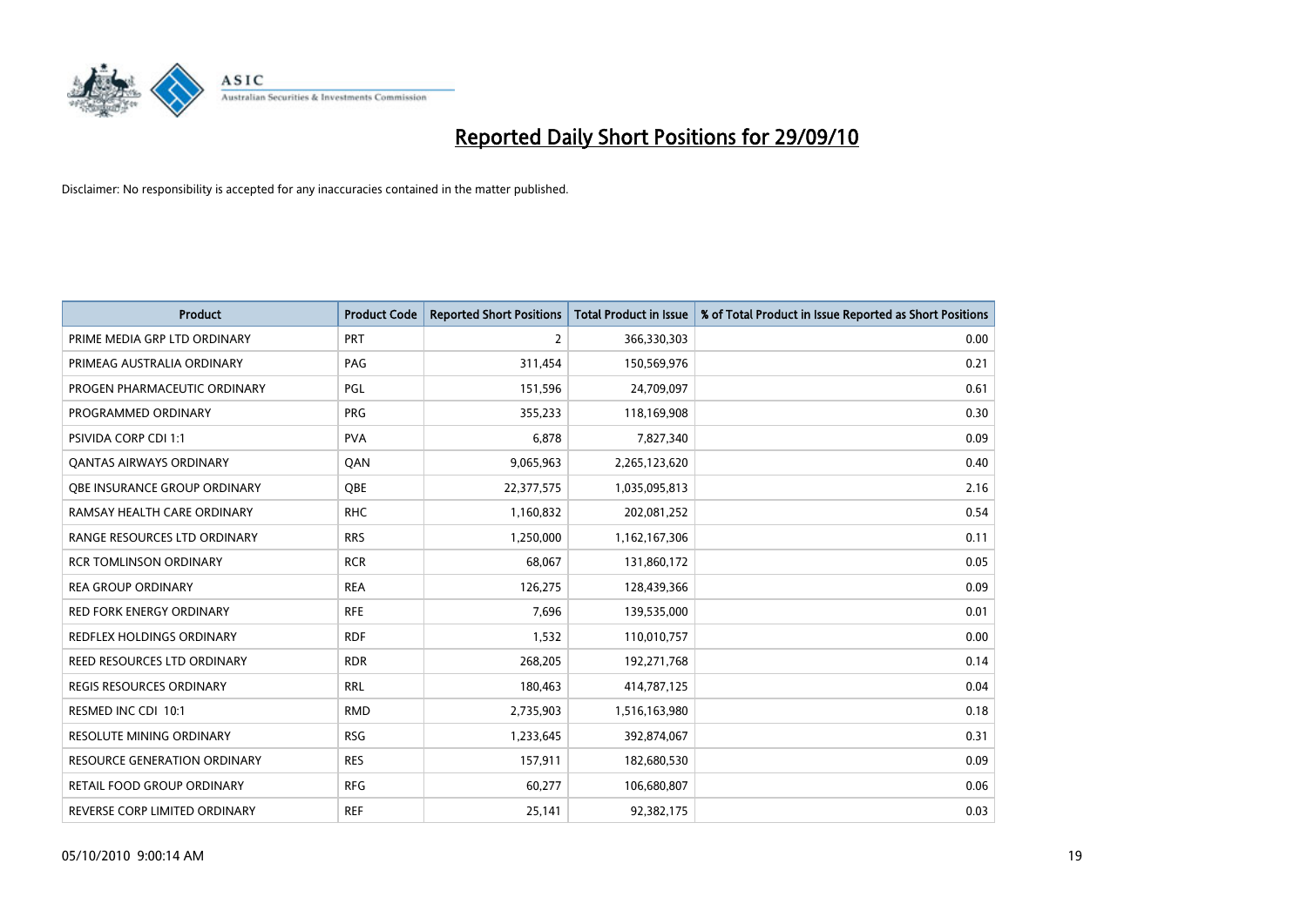

| <b>Product</b>                     | <b>Product Code</b> | <b>Reported Short Positions</b> | <b>Total Product in Issue</b> | % of Total Product in Issue Reported as Short Positions |
|------------------------------------|---------------------|---------------------------------|-------------------------------|---------------------------------------------------------|
| REX MINERALS LIMITED ORDINARY      | <b>RXM</b>          | 37,777                          | 114,609,460                   | 0.03                                                    |
| RHG LIMITED ORDINARY               | <b>RHG</b>          | 13,020                          | 318,745,978                   | 0.00                                                    |
| <b>RIDLEY CORPORATION ORDINARY</b> | <b>RIC</b>          | 64,718                          | 307,817,071                   | 0.02                                                    |
| RIO TINTO LIMITED ORDINARY         | <b>RIO</b>          | 18,358,759                      | 606,831,240                   | 3.02                                                    |
| <b>RIVERCITY MOTORWAY STAPLED</b>  | <b>RCY</b>          | 132,000                         | 957,010,115                   | 0.01                                                    |
| RIVERSDALE MINING ORDINARY         | <b>RIV</b>          | 760,622                         | 236,033,688                   | 0.30                                                    |
| ROC OIL COMPANY ORDINARY           | <b>ROC</b>          | 4,679,224                       | 713,154,560                   | 0.65                                                    |
| SAI GLOBAL LIMITED ORDINARY        | SAI                 | 14.025                          | 197,845,538                   | 0.00                                                    |
| SALMAT LIMITED ORDINARY            | <b>SLM</b>          | 88,751                          | 159,134,483                   | 0.05                                                    |
| SAMSON OIL & GAS LTD ORDINARY      | SSN                 | 110,000                         | 1,663,929,592                 | 0.01                                                    |
| SANDFIRE RESOURCES ORDINARY        | <b>SFR</b>          | 243,047                         | 131,534,760                   | 0.18                                                    |
| <b>SANTOS LTD ORDINARY</b>         | <b>STO</b>          | 5,046,411                       | 832,582,523                   | 0.59                                                    |
| SARACEN MINERAL ORDINARY           | <b>SAR</b>          | 837,463                         | 491,984,749                   | 0.17                                                    |
| SEDGMAN LIMITED ORDINARY           | <b>SDM</b>          | 541,501                         | 207,997,898                   | 0.25                                                    |
| SEEK LIMITED ORDINARY              | <b>SEK</b>          | 2,482,125                       | 336,584,488                   | 0.73                                                    |
| SELECT HARVESTS ORDINARY           | SHV                 | 2,100                           | 55,667,043                    | 0.00                                                    |
| SENETAS CORPORATION ORDINARY       | <b>SEN</b>          | 756,999                         | 461,522,263                   | 0.16                                                    |
| SERVCORP LIMITED ORDINARY          | SRV                 | 104,655                         | 98,440,807                    | 0.10                                                    |
| SERVICE STREAM ORDINARY            | <b>SSM</b>          | 344,663                         | 283,418,867                   | 0.12                                                    |
| SEVEN GROUP HOLDINGS ORDINARY      | <b>SVW</b>          | 1,016,955                       | 305,410,281                   | 0.34                                                    |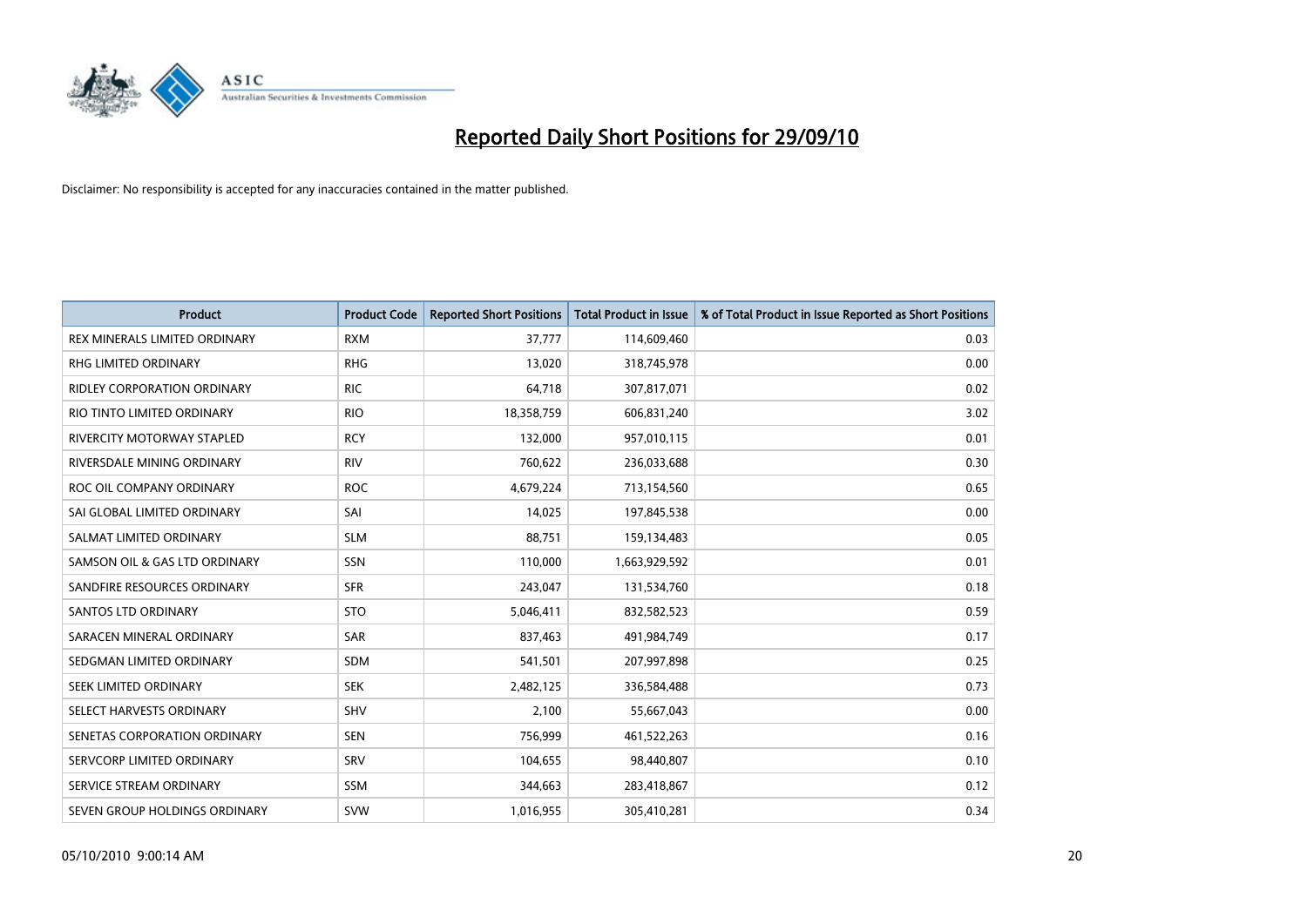

| <b>Product</b>                           | <b>Product Code</b> | <b>Reported Short Positions</b> | <b>Total Product in Issue</b> | % of Total Product in Issue Reported as Short Positions |
|------------------------------------------|---------------------|---------------------------------|-------------------------------|---------------------------------------------------------|
| SIGMA PHARMACEUTICAL ORDINARY            | SIP                 | 8,405,182                       | 1,178,626,572                 | 0.71                                                    |
| SILEX SYSTEMS ORDINARY                   | <b>SLX</b>          | 201,262                         | 149,506,391                   | 0.12                                                    |
| SILVER LAKE RESOURCE ORDINARY            | <b>SLR</b>          | 103,658                         | 178,757,838                   | 0.05                                                    |
| SIMS METAL MGMT LTD ORDINARY             | <b>SGM</b>          | 2,469,292                       | 203,993,432                   | 1.22                                                    |
| SINGAPORE TELECOMM. CHESS DEPOSITARY INT | SGT                 | 4,049,798                       | 391,702,434                   | 1.04                                                    |
| SKILLED GROUP LTD ORDINARY               | <b>SKE</b>          | 91,094                          | 190,738,408                   | 0.04                                                    |
| SKY CITY ENTERTAIN, ORDINARY             | <b>SKC</b>          | 11,956,819                      | 575,114,687                   | 2.08                                                    |
| <b>SKY NETWORK ORDINARY</b>              | <b>SKT</b>          | 919,140                         | 389,139,785                   | 0.24                                                    |
| SMS MANAGEMENT. ORDINARY                 | <b>SMX</b>          | 39,109                          | 67,182,500                    | 0.05                                                    |
| SONIC HEALTHCARE ORDINARY                | <b>SHL</b>          | 3,641,997                       | 388,429,875                   | 0.96                                                    |
| SOUL PATTINSON (W.H) ORDINARY            | SOL                 | 1,424                           | 238,640,580                   | 0.00                                                    |
| SP AUSNET STAPLED SECURITIES             | SPN                 | 8,905,109                       | 2,748,353,504                 | 0.31                                                    |
| SPARK INFRASTRUCTURE STAPLED SECURITIES  | SKI                 | 19,286,663                      | 1,031,911,394                 | 1.86                                                    |
| SPDR 200 FUND ETF UNITS                  | STW                 | 2,006                           | 57,828,081                    | 0.00                                                    |
| SPECIALTY FASHION ORDINARY               | <b>SFH</b>          | 1,431,749                       | 190,964,693                   | 0.76                                                    |
| SPOTLESS GROUP LTD ORDINARY              | <b>SPT</b>          | 1,230,648                       | 259,309,656                   | 0.47                                                    |
| ST BARBARA LIMITED ORDINARY              | <b>SBM</b>          | 7,365,450                       | 1,953,168,407                 | 0.38                                                    |
| STAGING CONNECTIONS ORDINARY             | <b>STG</b>          | 2,917,189                       | 783,175,134                   | 0.37                                                    |
| STH AMERICAN COR LTD ORDINARY            | SAY                 | 9,200                           | 231,832,027                   | 0.00                                                    |
| STHN CROSS MEDIA ORDINARY                | SXL                 | 158,568                         | 378,827,750                   | 0.04                                                    |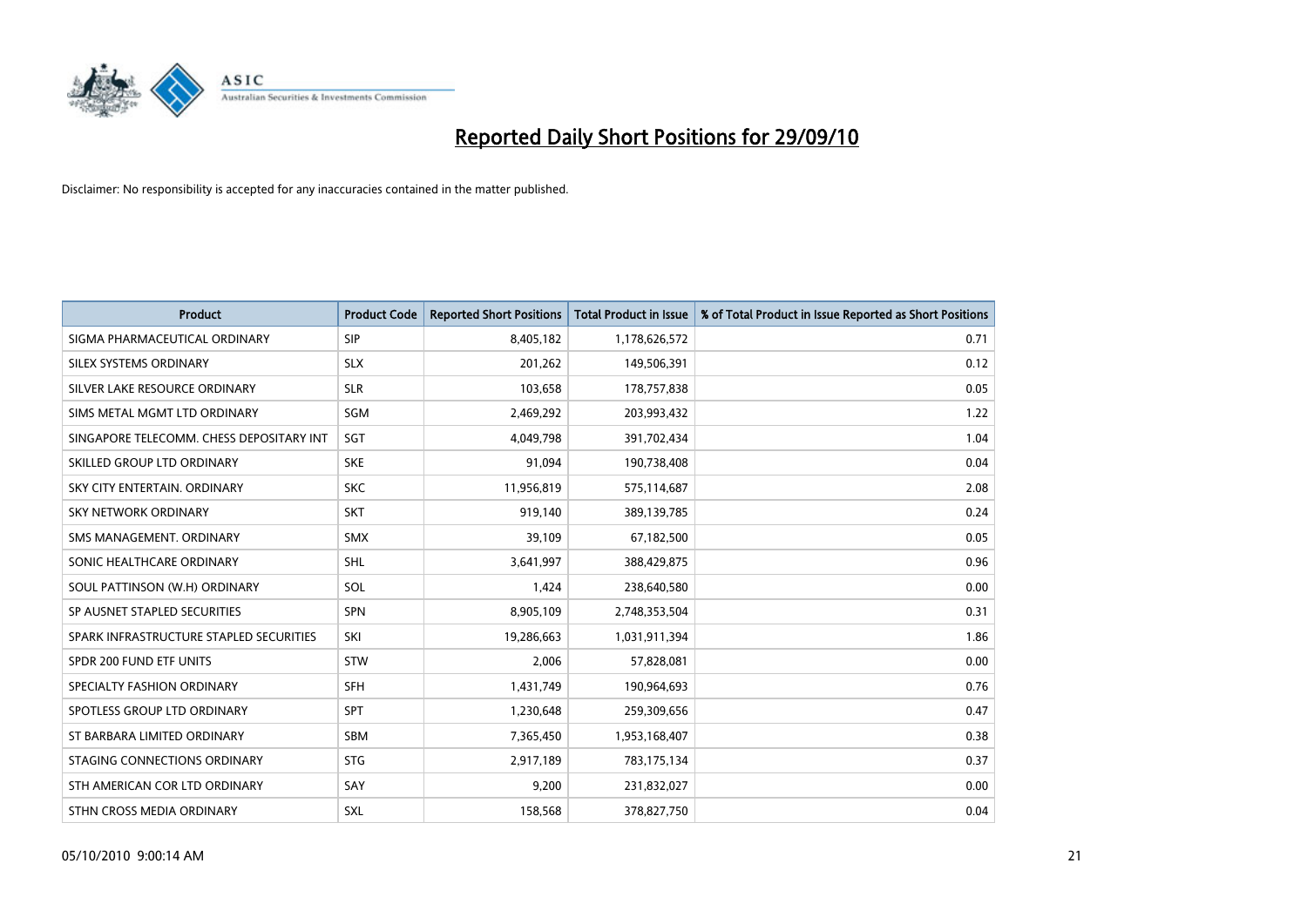

| <b>Product</b>                      | <b>Product Code</b> | <b>Reported Short Positions</b> | <b>Total Product in Issue</b> | % of Total Product in Issue Reported as Short Positions |
|-------------------------------------|---------------------|---------------------------------|-------------------------------|---------------------------------------------------------|
| STOCKLAND UNITS/ORD STAPLED         | SGP                 | 11,824,896                      | 2,383,036,717                 | 0.48                                                    |
| STONEHENGE METALS ORDINARY          | <b>SHE</b>          | 7,000                           | 229,095,274                   | 0.00                                                    |
| STRAITS RESOURCES ORDINARY          | SRL                 | 5,132,708                       | 255,203,613                   | 2.02                                                    |
| STW COMMUNICATIONS ORDINARY         | SGN                 | 184,621                         | 364,310,964                   | 0.05                                                    |
| SUNCORP-METWAY, ORDINARY            | <b>SUN</b>          | 5,414,448                       | 1,281,390,524                 | 0.42                                                    |
| SUNDANCE RESOURCES ORDINARY         | SDL                 | 16,469,292                      | 2,709,995,932                 | 0.61                                                    |
| SUNLAND GROUP LTD ORDINARY          | <b>SDG</b>          | 105,841                         | 251,107,692                   | 0.04                                                    |
| SUPER CHEAP AUTO GRP ORDINARY       | <b>SUL</b>          | 487,832                         | 127,890,079                   | 0.37                                                    |
| SWICK MINING ORDINARY               | <b>SWK</b>          | 1,548                           | 236,724,970                   | 0.00                                                    |
| SYMEX HOLDINGS ORDINARY             | SYM                 | 6,633                           | 125,037,628                   | 0.01                                                    |
| TABCORP HOLDINGS LTD ORDINARY       | <b>TAH</b>          | 5,177,641                       | 616,489,466                   | 0.83                                                    |
| <b>TALENT2 INTERNATION ORDINARY</b> | <b>TWO</b>          | $\overline{7}$                  | 141,237,971                   | 0.00                                                    |
| TAP OIL LIMITED ORDINARY            | <b>TAP</b>          | 13,802                          | 156,485,921                   | 0.01                                                    |
| TASSAL GROUP LIMITED ORDINARY       | <b>TGR</b>          | 1,985,239                       | 144,197,882                   | 1.36                                                    |
| <b>TATTS GROUP LTD ORDINARY</b>     | <b>TTS</b>          | 10,176,188                      | 1,282,032,285                 | 0.80                                                    |
| TELECOM CORPORATION ORDINARY        | <b>TEL</b>          | 30,819,288                      | 1,924,231,921                 | 1.59                                                    |
| TELSTRA CORPORATION. ORDINARY       | <b>TLS</b>          | 49,508,953                      | 12,443,074,357                | 0.39                                                    |
| TEN NETWORK HOLDINGS ORDINARY       | <b>TEN</b>          | 4,070,858                       | 1,045,236,720                 | 0.39                                                    |
| TFS CORPORATION LTD ORDINARY        | <b>TFC</b>          | 63,054                          | 227,360,909                   | 0.02                                                    |
| THE REJECT SHOP ORDINARY            | <b>TRS</b>          | 27,527                          | 26,033,570                    | 0.11                                                    |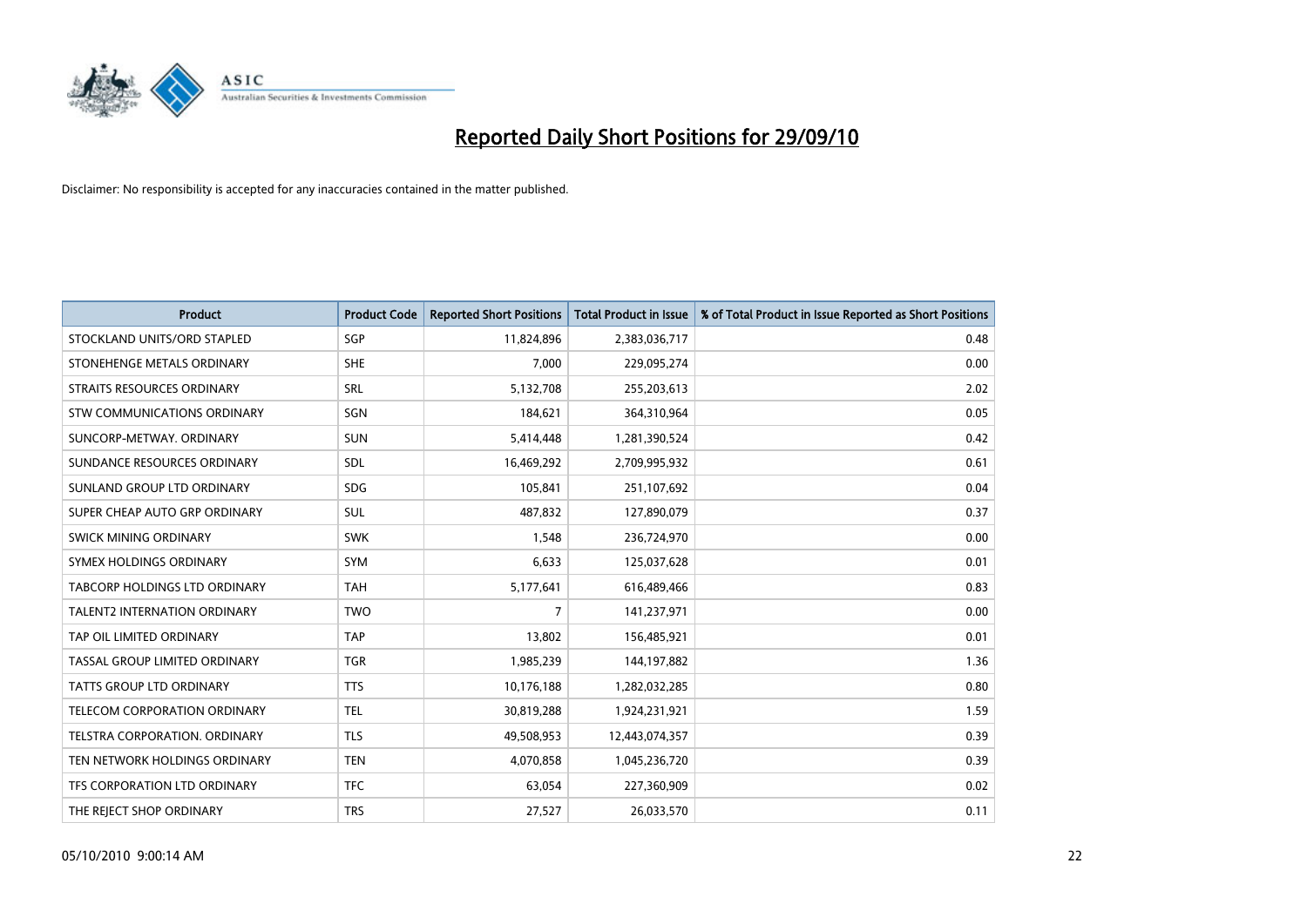

| <b>Product</b>                          | <b>Product Code</b> | <b>Reported Short Positions</b> | <b>Total Product in Issue</b> | % of Total Product in Issue Reported as Short Positions |
|-----------------------------------------|---------------------|---------------------------------|-------------------------------|---------------------------------------------------------|
| THOR MINING PLC CHESS DEPOSITARY        | <b>THR</b>          | 2.307                           | 245,247,701                   | 0.00                                                    |
| THORN GROUP LIMITED ORDINARY            | <b>TGA</b>          | 2,361                           | 129,459,770                   | 0.00                                                    |
| TIMBERCORP LIMITED ORDINARY             | <b>TIM</b>          | 1,171,620                       | 352,071,429                   | 0.33                                                    |
| TISHMAN SPEYER UNITS                    | <b>TSO</b>          | 50,674                          | 338,440,904                   | 0.01                                                    |
| TNG LIMITED ORDINARY                    | <b>TNG</b>          | 4,321                           | 258,055,076                   | 0.00                                                    |
| TOLL HOLDINGS LTD ORDINARY              | <b>TOL</b>          | 11,628,830                      | 702,867,609                   | 1.66                                                    |
| TORO ENERGY LIMITED ORDINARY            | <b>TOE</b>          | 35,404                          | 964,936,676                   | 0.00                                                    |
| <b>TOWER AUSTRALIA ORDINARY</b>         | <b>TAL</b>          | 1,057,450                       | 415,928,881                   | 0.24                                                    |
| TOWER LIMITED ORDINARY                  | <b>TWR</b>          | 689,519                         | 260,631,787                   | 0.26                                                    |
| TOX FREE SOLUTIONS ORDINARY             | <b>TOX</b>          | 92,837                          | 91,765,500                    | 0.09                                                    |
| TPG TELECOM LIMITED ORDINARY            | <b>TPM</b>          | 1,598,586                       | 767,849,104                   | 0.21                                                    |
| TRANSFIELD SERV INFR STAPLED SECURITIES | <b>TSI</b>          | 209,212                         | 434,862,971                   | 0.05                                                    |
| <b>TRANSFIELD SERVICES ORDINARY</b>     | <b>TSE</b>          | 1,887,650                       | 414,278,904                   | 0.45                                                    |
| TRANSPACIFIC INDUST, ORDINARY           | <b>TPI</b>          | 11,203,904                      | 960,638,735                   | 1.18                                                    |
| TRANSURBAN GROUP TRIPLE STAPLED SEC.    | <b>TCL</b>          | 6,030,780                       | 1,441,290,633                 | 0.40                                                    |
| TRINITY GROUP STAPLED SECURITIES        | <b>TCQ</b>          | 3,419                           | 231,701,539                   | 0.00                                                    |
| TROY RESOURCES NL ORDINARY              | <b>TRY</b>          | 35,813                          | 87,474,323                    | 0.04                                                    |
| UGL LIMITED ORDINARY                    | UGL                 | 2,901,678                       | 165,928,705                   | 1.72                                                    |
| UNILIFE CORPORATION CDI 6:1             | <b>UNS</b>          | 190,505                         | 238,135,980                   | 0.08                                                    |
| UXC LIMITED ORDINARY                    | <b>UXC</b>          | 678,611                         | 295,848,104                   | 0.22                                                    |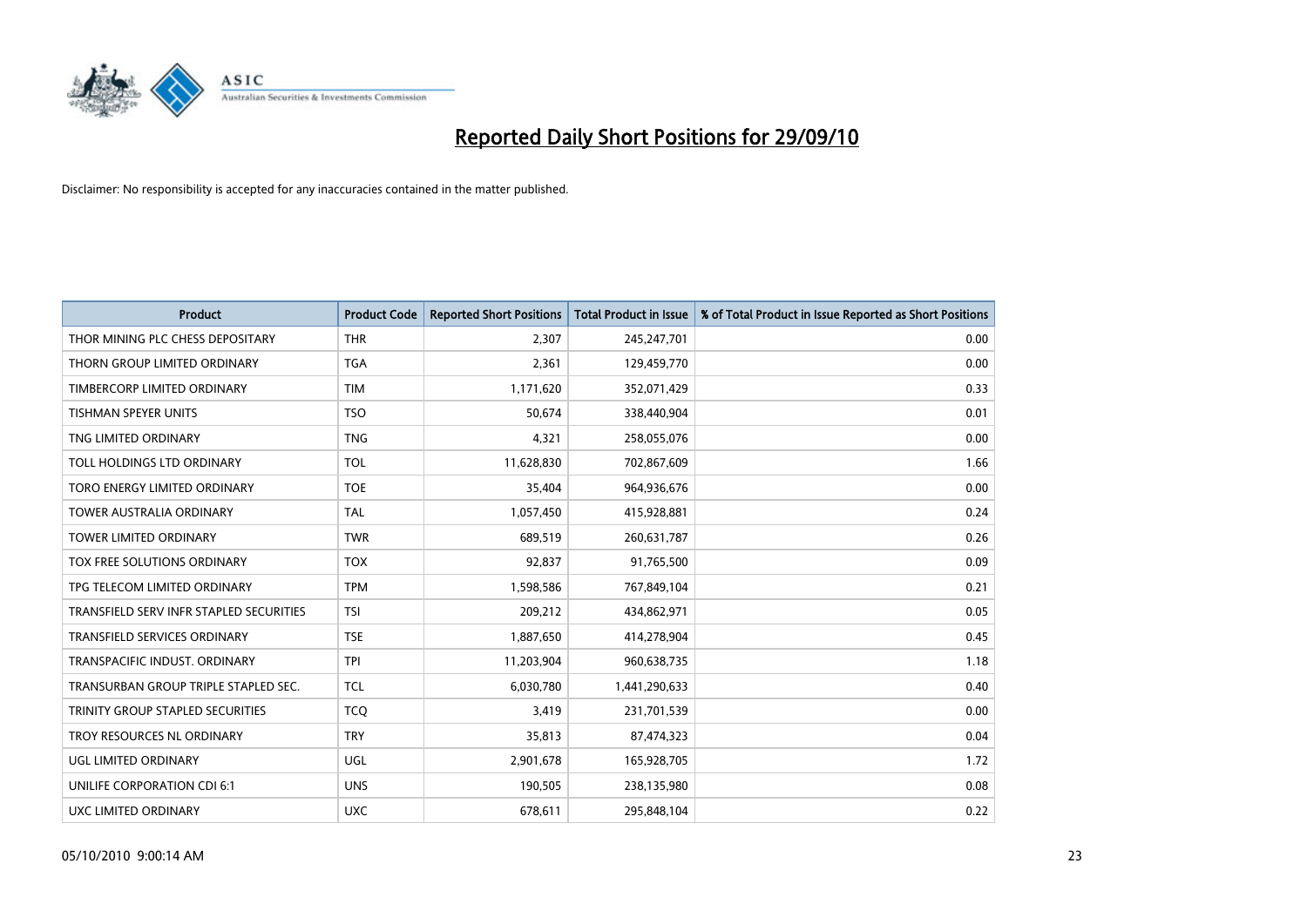

| <b>Product</b>                            | <b>Product Code</b> | <b>Reported Short Positions</b> | <b>Total Product in Issue</b> | % of Total Product in Issue Reported as Short Positions |
|-------------------------------------------|---------------------|---------------------------------|-------------------------------|---------------------------------------------------------|
| VALAD PROPERTY GROUP STAPLED US PROHIBIT. | <b>VPG</b>          | 4,330,465                       | 2,302,129,263                 | 0.18                                                    |
| <b>VDM GROUP LIMITED ORDINARY</b>         | <b>VMG</b>          | 11,116                          | 195,613,088                   | 0.01                                                    |
| <b>VENTURE MINERALS ORDINARY</b>          | <b>VMS</b>          | 6,500                           | 168, 163, 334                 | 0.00                                                    |
| VILLAGE ROADSHOW LTD ORDINARY             | <b>VRL</b>          | 682                             | 114,217,649                   | 0.00                                                    |
| VILLAGE ROADSHOW LTD 'A' CLASS PREFERENCE | <b>VRLPA</b>        | 19,559                          | 52,235,451                    | 0.04                                                    |
| <b>VIRGIN BLUE HOLDINGS ORDINARY</b>      | <b>VBA</b>          | 19,084,988                      | 2,209,126,568                 | 0.85                                                    |
| <b>VISION GROUP HLDGS ORDINARY</b>        | <b>VGH</b>          | 78,000                          | 72,671,765                    | 0.11                                                    |
| <b>VITA GROUP LTD ORDINARY</b>            | <b>VTG</b>          | 75,190                          | 142,499,800                   | 0.05                                                    |
| VITERRA INC CDI 1:1                       | <b>VTA</b>          | 73,845                          | 68,629,939                    | 0.11                                                    |
| <b>WAREHOUSE GROUP ORDINARY</b>           | <b>WHS</b>          | 310,922                         | 311,195,868                   | 0.10                                                    |
| WATPAC LIMITED ORDINARY                   | <b>WTP</b>          | 7,535                           | 183,341,382                   | 0.00                                                    |
| <b>WDS LIMITED ORDINARY</b>               | <b>WDS</b>          | 703                             | 143,107,458                   | 0.00                                                    |
| WEBIET LIMITED ORDINARY                   | <b>WEB</b>          | 107,038                         | 77,061,278                    | 0.15                                                    |
| <b>WESFARMERS LIMITED ORDINARY</b>        | <b>WES</b>          | 22,296,657                      | 1,005,171,932                 | 2.17                                                    |
| WESFARMERS LIMITED PARTIALLY PROTECTED    | <b>WESN</b>         | 2,122,652                       | 151,900,230                   | 1.39                                                    |
| WEST AUSTRALIAN NEWS ORDINARY             | <b>WAN</b>          | 7,335,247                       | 216,011,546                   | 3.39                                                    |
| WESTERN AREAS NL ORDINARY                 | <b>WSA</b>          | 8,569,741                       | 179,735,899                   | 4.77                                                    |
| WESTERN DESERT RES. ORDINARY              | <b>WDR</b>          | 948                             | 134,511,656                   | 0.00                                                    |
| WESTFIELD GROUP ORD/UNIT STAPLED SEC      | <b>WDC</b>          | 9,199,954                       | 2,307,773,663                 | 0.38                                                    |
| WESTPAC BANKING CORP ORDINARY             | <b>WBC</b>          | 21,215,715                      | 2,989,177,379                 | 0.68                                                    |